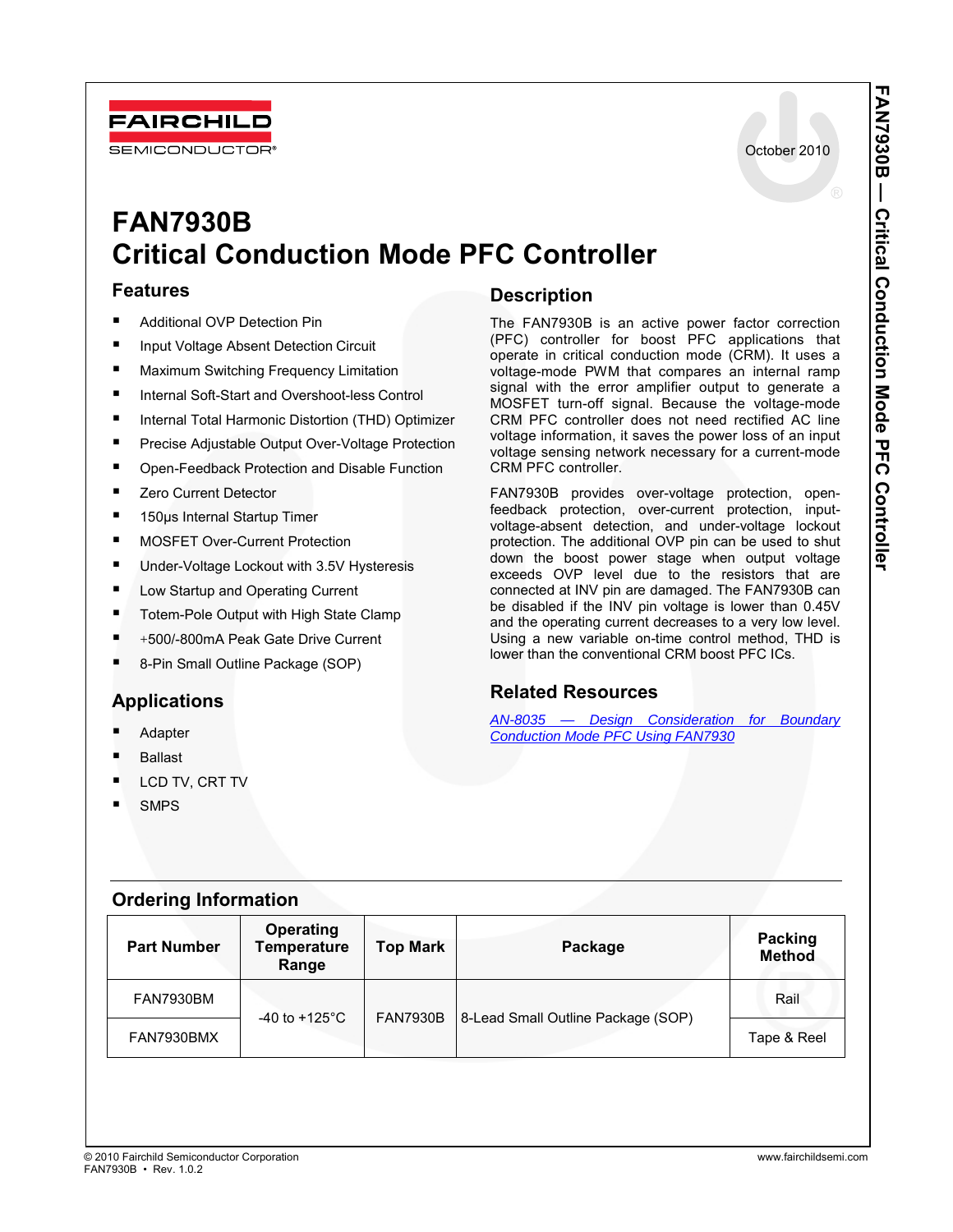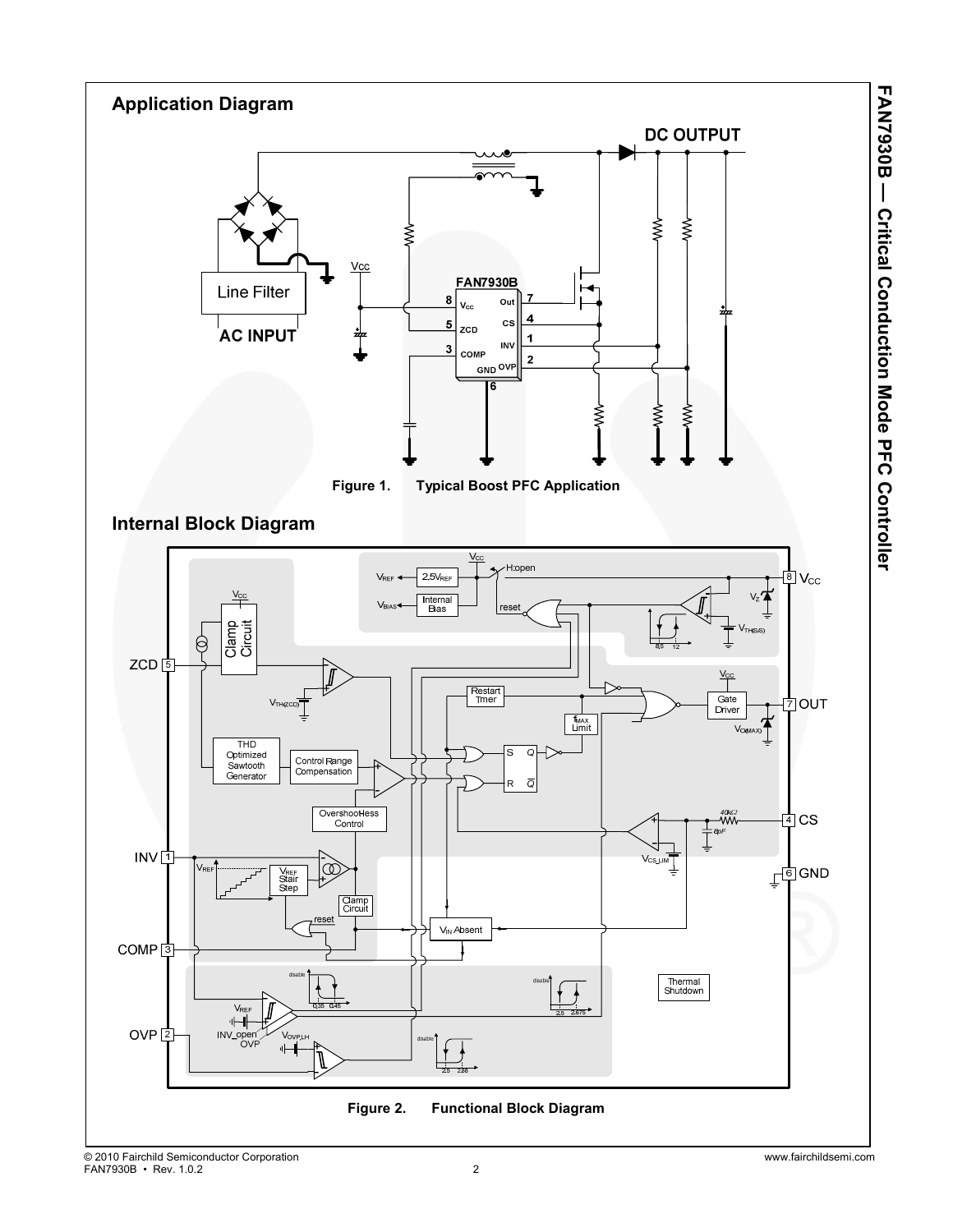



## **Pin Definitions**

| Pin# | <b>Name</b>  | <b>Description</b>                                                                                                                                                                                                                          |
|------|--------------|---------------------------------------------------------------------------------------------------------------------------------------------------------------------------------------------------------------------------------------------|
|      | <b>INV</b>   | This pin is the inverting input of the error amplifier. The output voltage of the boost PFC converter<br>should be resistively divided to 2.5V.                                                                                             |
| 2    | OVP          | This pin is used to detect PFC output over voltage when INV pin information is not correct.                                                                                                                                                 |
| 3    | <b>COMP</b>  | This pin is the output of the transconductance error amplifier. Components for the output voltage<br>compensation should be connected between this pin and GND.                                                                             |
| 4    | CS.          | This pin is the input of the over-current protection comparator. The MOSFET current is sensed<br>using a sensing resistor and the resulting voltage is applied to this pin. An internal RC filter is<br>included to filter switching noise. |
| 5    | ZCD          | This pin is the input of the zero-current detection block. If the voltage of this pin goes higher than<br>1.5V, then goes lower than 1.4V, the MOSFET is turned on.                                                                         |
| 6    | <b>GND</b>   | This pin is used for the ground potential of all the pins. For proper operation, the signal ground<br>and the power ground should be separated.                                                                                             |
| 7    | <b>OUT</b>   | This pin is the gate drive output. The peak sourcing and sinking current levels are +500mA and -<br>800mA, respectively. For proper operation, the stray inductance in the gate driving path must be<br>minimized.                          |
| 8    | $V_{\rm CC}$ | This is the IC supply pin. IC current and MOSFET drive current are supplied using this pin.                                                                                                                                                 |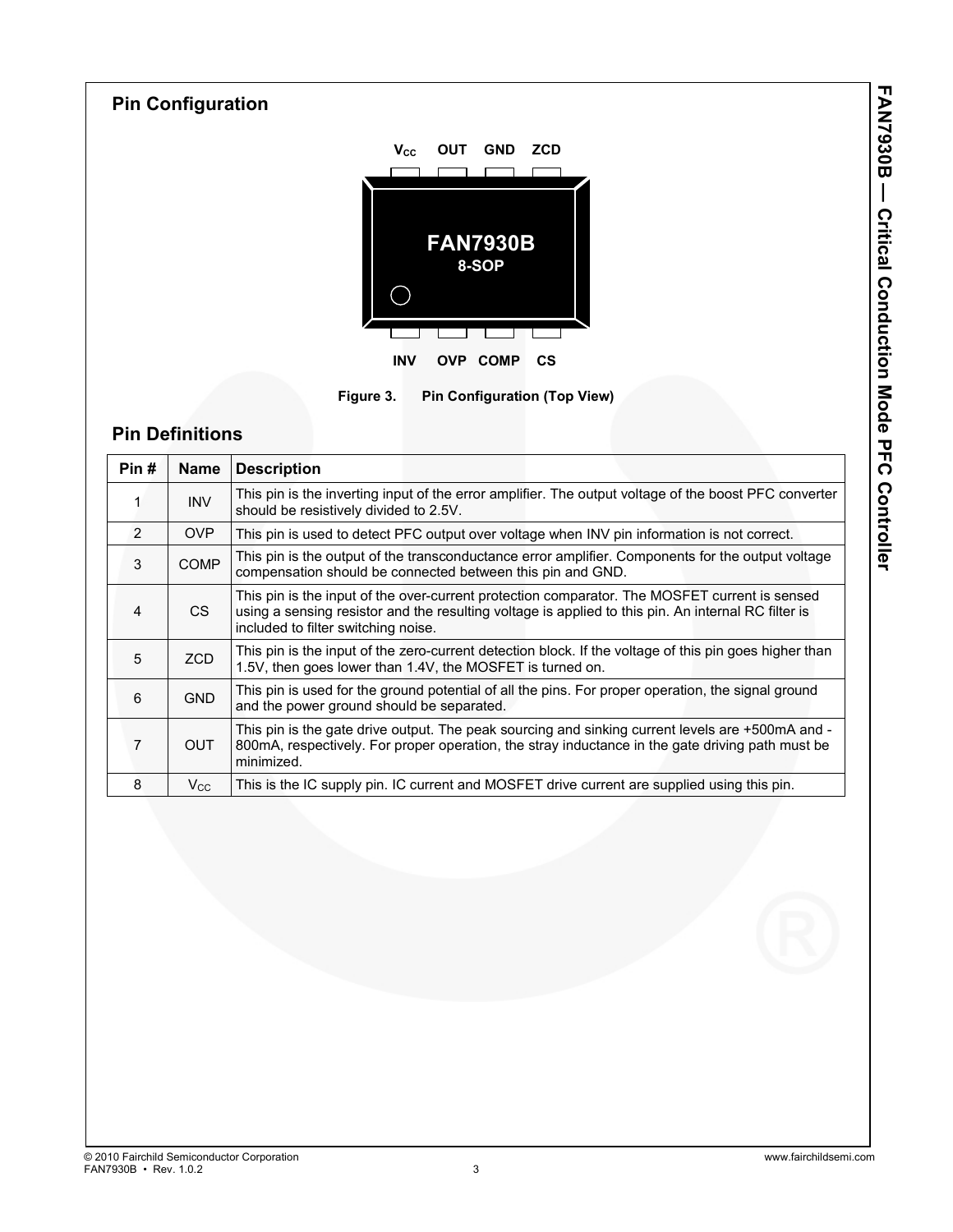## **Absolute Maximum Ratings**

Stresses exceeding the absolute maximum ratings may damage the device. The device may not function or be operable above the recommended operating conditions and stressing the parts to these levels is not recommended. In addition, extended exposure to stresses above the recommended operating conditions may affect device reliability. The absolute maximum ratings are stress ratings only.

| Symbol                    |                                       | <b>Parameter</b>                                                                       | Min.   | Max.           | Unit   |
|---------------------------|---------------------------------------|----------------------------------------------------------------------------------------|--------|----------------|--------|
| $V_{\rm CC}$              | Supply Voltage                        |                                                                                        |        | V <sub>7</sub> | V      |
| $I_{OH}$ , $I_{OL}$       | Peak Drive Output Current             |                                                                                        | $-800$ | $+500$         | mA     |
| <b>I</b> CLAMP            |                                       | Driver Output Clamping Diodes V <sub>0</sub> >V <sub>CC</sub> or V <sub>0</sub> <-0.3V | $-10$  | $+10$          | mA     |
| <b>I</b> DET              | <b>Detector Clamping Diodes</b>       |                                                                                        | $-10$  | $+10$          | mA     |
|                           |                                       | Error Amplifier Input, Output, OVP Input, ZCD and OVP Pin <sup>(1)</sup>               | $-0.3$ | 8.0            | $\vee$ |
| $V_{IN}$                  | CS Input Voltage <sup>(2)</sup>       |                                                                                        | $-10$  | 6              |        |
| $T_J$                     | <b>Operating Junction Temperature</b> |                                                                                        | $+150$ | °C             |        |
| $T_A$                     | <b>Operating Temperature Range</b>    |                                                                                        | $-40$  | $+125$         | °C     |
| $\mathsf{T}_{\text{STG}}$ | Storage Temperature Range             | $-65$                                                                                  | $+150$ | °C             |        |
| <b>ESD</b>                | Electrostatic Discharge               | Human Body Model, JESD22-A114                                                          |        | 2.5            |        |
|                           | Capability                            | Charged Device Model, JESD22-C101                                                      |        | 2.0            | kV     |

**Notes:** 

1. When this pin is supplied by external power sources by accident, its maximum allowable current is 50mA.

2. In case of DC input, acceptable input range is -0.3V~6V: within 100ns -10V~6V is acceptable, but electrical specifications are not guaranteed during such a short time.

#### **Thermal Impedance**

| Symbol      | <b>Parameter</b>                                       | Min. | Max. | Unit           |
|-------------|--------------------------------------------------------|------|------|----------------|
| $\Theta$ JA | Thermal Resistance, Junction-to-Ambient <sup>(3)</sup> | 150  |      | $^{\circ}$ C/W |

**Note:** 

3. Regarding the test environment and PCB type, please refer to JESD51-2 and JESD51-10.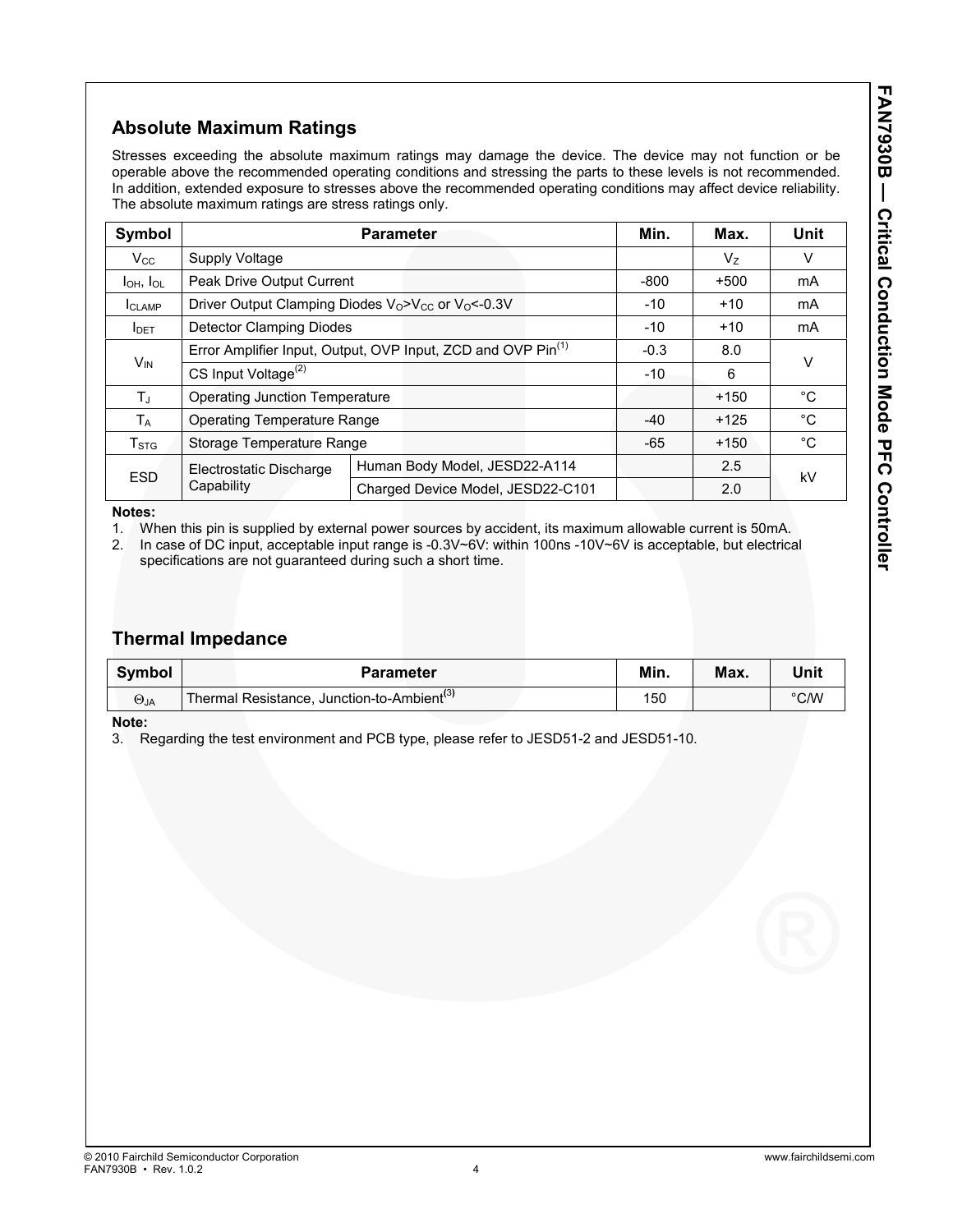#### **Electrical Characteristics**

 $V_{CC}$  = 14V,  $T_A$  = -40°C~+125°C, unless otherwise specified.

| <b>Symbol</b>                  | <b>Parameter</b>                                      | <b>Conditions</b>                                   | Min.   | Typ.   | Max.  | <b>Units</b> |
|--------------------------------|-------------------------------------------------------|-----------------------------------------------------|--------|--------|-------|--------------|
| V <sub>cc</sub> Section        |                                                       |                                                     |        |        |       |              |
| <b>VSTART</b>                  | <b>Start Threshold Voltage</b>                        | V <sub>cc</sub> Increasing                          | 11     | 12     | 13    | V            |
| <b>V<sub>STOP</sub></b>        | Stop Threshold Voltage                                | V <sub>cc</sub> Decreasing                          | 7.5    | 8.5    | 9.5   | V            |
| <b>HY</b> <sub>UVLO</sub>      | <b>UVLO Hysteresis</b>                                |                                                     | 3.0    | 3.5    | 4.0   | V            |
| $V_{Z}$                        | Zener Voltage                                         | $I_{CC}$ =20mA                                      | 20     | 22     | 24    | V            |
| <b>V<sub>OP</sub></b>          | Recommended Operating Range                           |                                                     | 13     |        | 20    | V            |
| <b>Supply Current Section</b>  |                                                       |                                                     |        |        |       |              |
| <b>I</b> START                 | <b>Startup Supply Current</b>                         | $V_{CC}$ = $V_{\rm STATE}$ -0.2V                    |        | 120    | 190   | μA           |
| $I_{OP}$                       | <b>Operating Supply Current</b>                       | <b>Output Not Switching</b>                         |        | 1.5    | 3.0   | mA           |
| $I_{\text{DOP}}$               | <b>Dynamic Operating Supply Current</b>               | 50kHZ, $C_1 = 1nF$                                  |        | 2.5    | 4.0   | mA           |
| loppis                         | <b>Operating Current at Disable</b>                   | $V_{\text{INV}} = 0V$                               | 90     | 160    | 230   | μA           |
| <b>Error Amplifier Section</b> |                                                       |                                                     |        |        |       |              |
| V <sub>REF1</sub>              | Voltage Feedback Input Threshold1                     | $T_A = 25^\circ C$                                  | 2.465  | 2.500  | 2.535 | V            |
| $\Delta V_{REF1}$              | Line Regulation                                       | $V_{CC} = 14V - 20V$                                |        | 0.1    | 10.0  | mV           |
| $\Delta V$ REF2                | Temperature Stability of VREF1(4)                     |                                                     |        | 20     |       | mV           |
| EA,BS                          | Input Bias Current                                    | $V_{INV} = 1V - 4V$                                 | $-0.5$ |        | 0.5   | μA           |
| <b>EAS.SR</b>                  | <b>Output Source Current</b>                          | $V_{\text{INV}} = V_{\text{REF}} - 0.1V$            |        | $-12$  |       | μA           |
| <b>EAS.SK</b>                  | <b>Output Sink Current</b>                            | $V_{INV} = V_{REF} + 0.1V$                          |        | 12     |       | μA           |
| V <sub>EAH</sub>               | Output Upper Clamp Voltage                            | $V_{INV} = 1V$ , $V_{CS} = 0V$                      | 6.0    | 6.5    | 7.0   | V            |
| V <sub>EAZ</sub>               | Zero Duty Cycle Output Voltage                        |                                                     | 0.9    | 1.0    | 1.1   | V            |
| g <sub>m</sub>                 | Transconductance <sup>(4)</sup>                       |                                                     | 90     | 115    | 140   | umho         |
|                                | <b>Maximum On-Time Section</b>                        |                                                     |        |        |       |              |
| t <sub>ON.MAX1</sub>           | Maximum On-Time Programming 1                         | $T_A = 25^\circ C$ , $V_{ZCD} = 1V$                 | 35.5   | 41.5   | 47.5  | μs           |
| t <sub>ON.MAX2</sub>           | Maximum On-Time Programming 2                         | $T_A = 25^\circ C$ ,<br>$I$ <sub>zcn</sub> =0.469mA | 11.2   | 13.0   | 14.8  | μs           |
| <b>Current-Sense Section</b>   |                                                       |                                                     |        |        |       |              |
| $V_{CS}$                       | <b>Current Sense Input Threshold</b><br>Voltage Limit |                                                     | 0.7    | 0.8    | 0.9   | V            |
| $I_{CS,BS}$                    | Input Bias Current                                    | $V_{CS} = 0V - 1V$                                  | $-1.0$ | $-0.1$ | 1.0   | μA           |
| t <sub>CS,D</sub>              | Current Sense Delay to Output <sup>(4)</sup>          | dV/dt=1V/100ns, from<br>0V to 5V                    |        | 350    | 500   | ns           |

*Continued on the following page…*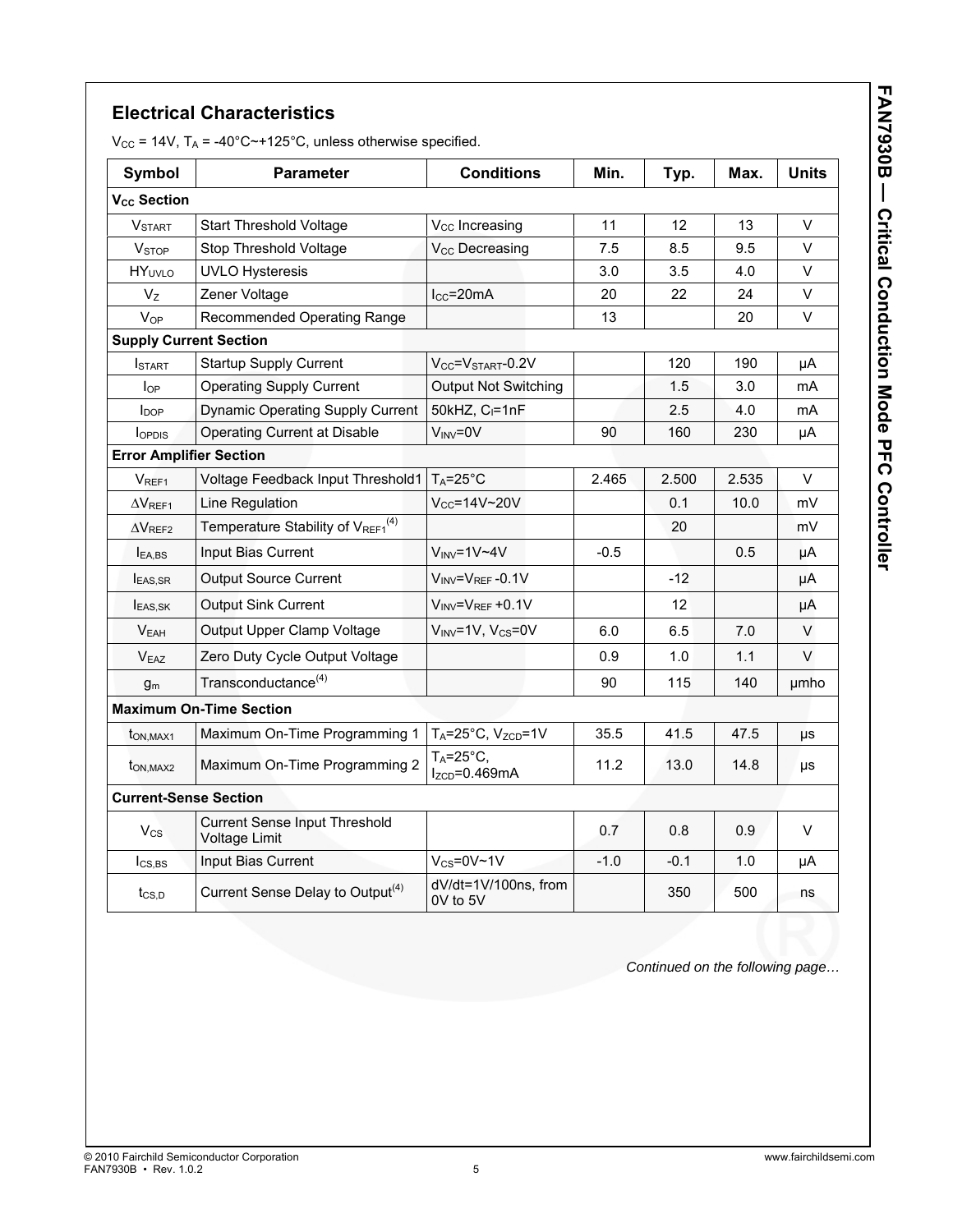## **Electrical Characteristics**

 $V_{CC}$  = 14V, T<sub>A</sub> = -40°C~+125°C, unless otherwise specified.

| Symbol                    | <b>Parameter</b>                                    | <b>Conditions</b>                  | Min.   | Typ.   | Max.           | <b>Units</b> |
|---------------------------|-----------------------------------------------------|------------------------------------|--------|--------|----------------|--------------|
|                           | <b>Zero-Current Detect Section</b>                  |                                    |        |        |                |              |
| V <sub>ZCD</sub>          | Input Voltage Threshold <sup>(4)</sup>              |                                    | 1.35   | 1.50   | 1.65           | $\vee$       |
| <b>HYzcp</b>              | Detect Hysteresis <sup>(4)</sup>                    |                                    | 0.05   | 0.10   | 0.15           | V            |
| <b>V<sub>CLAMPH</sub></b> | Input High Clamp Voltage                            | $I_{\text{DET}} = 3 \text{mA}$     | 5.5    | 6.2    | 7.5            | V            |
| <b>VCLAMPL</b>            | Input Low Clamp Voltage                             | $IDET= -3mA$                       | 0      | 0.65   | 1.00           | $\vee$       |
| Izc <sub>D,BS</sub>       | Input Bias Current                                  | $V_{ZCD} = 1V - 5V$                | $-1.0$ | $-0.1$ | 1.0            | μA           |
| $I_{ZCD,SR}$              | Source Current Capability <sup>(4)</sup>            | $T_A = 25$ °C                      |        |        | $-4$           | mA           |
| Izc <sub>D,</sub> SK      | Sink Current Capability <sup>(4)</sup>              | $T_A = 25^\circ C$                 |        |        | 10             | mA           |
| $t_{ZCD,D}$               | Maximum Delay From ZCD to Output<br>Turn-On $(4)$   | dV/dt=-1V/100ns,<br>from 5V to 0V  | 100    |        | 200            | ns           |
| <b>Output Section</b>     |                                                     |                                    |        |        |                |              |
| $V_{OH}$                  | Output Voltage High                                 | $IO=-100mA$ , T <sub>A</sub> =25°C | 9.2    | 11.0   | 12.8           | V            |
| $V_{OL}$                  | Output Voltage Low                                  | $IO=200mA$ , T <sub>A</sub> =25°C  |        | 1.0    | 2.5            | V            |
| t <sub>RISE</sub>         | Rising Time <sup>(4)</sup>                          | $CIN=1nF$                          |        | 50     | 100            | ns           |
| t <sub>FALL</sub>         | Falling Time <sup>(4)</sup>                         | $C_{IN} = 1nF$                     |        | 50     | 100            | ns           |
| V <sub>O,MAX</sub>        | Maximum Output Voltage                              | Vcc=20V, Io=100µA                  | 11.5   | 13.0   | 14.5           | $\mathsf{V}$ |
| V <sub>O,UVLO</sub>       | Output Voltage with UVLO Activated                  | $V_{CC}$ =5V, $I_{O}$ =100µA       |        |        | 1              | $\vee$       |
|                           | Restart / Maximum Switching Frequency Limit Section |                                    |        |        |                |              |
| t <sub>RST</sub>          | <b>Restart Timer Delay</b>                          |                                    | 50     | 150    | 300            | μs           |
| $f_{MAX}$                 | Maximum Switching Frequency <sup>(4)</sup>          |                                    | 250    | 300    | 350            | kHz          |
|                           | <b>Soft-Start Timer Section</b>                     |                                    |        |        |                |              |
| $t_{SS}$                  | Internal Soft-Soft <sup>(4)</sup>                   |                                    | 3      | 5      | $\overline{7}$ | ms           |
| <b>Protections</b>        |                                                     |                                    |        |        |                |              |
| VOVP, INV                 | OVP Threshold Voltage at INV pin                    | $T_A = 25^\circ C$                 | 2.620  | 2.675  | 2.730          | $\vee$       |
| HY <sub>OVP, INV</sub>    | OVP Hysteresis at INV pin                           | $T_A = 25$ °C                      | 0.120  | 0.175  | 0.230          | $\vee$       |
| Vovp.ovp                  | OVP Threshold Voltage at OVP pin                    | $T_A = 25^\circ C$                 | 2.740  | 2.845  | 2.960          | $\vee$       |
| HY <sub>OVP, OVP</sub>    | OVP Hysteresis at OVP pin                           | $T_A = 25$ °C                      |        | 0.345  |                | $\vee$       |
| $V_{EN}$                  | Enable Threshold Voltage                            |                                    | 0.40   | 0.45   | 0.50           | $\vee$       |
| $HY_{EN}$                 | <b>Enable Hysteresis</b>                            |                                    | 0.05   | 0.10   | 0.15           | $\vee$       |
| $T_{SD}$                  | Thermal Shutdown Temperature <sup>(4)</sup>         |                                    | 125    | 140    | 155            | $^{\circ}$ C |
| <b>T<sub>HYS</sub></b>    | Hysteresis Temperature of TSD <sup>(4)</sup>        |                                    |        | 60     |                | $^{\circ}$ C |

#### **Note:**

4. These parameters, although guaranteed by design, are not production tested.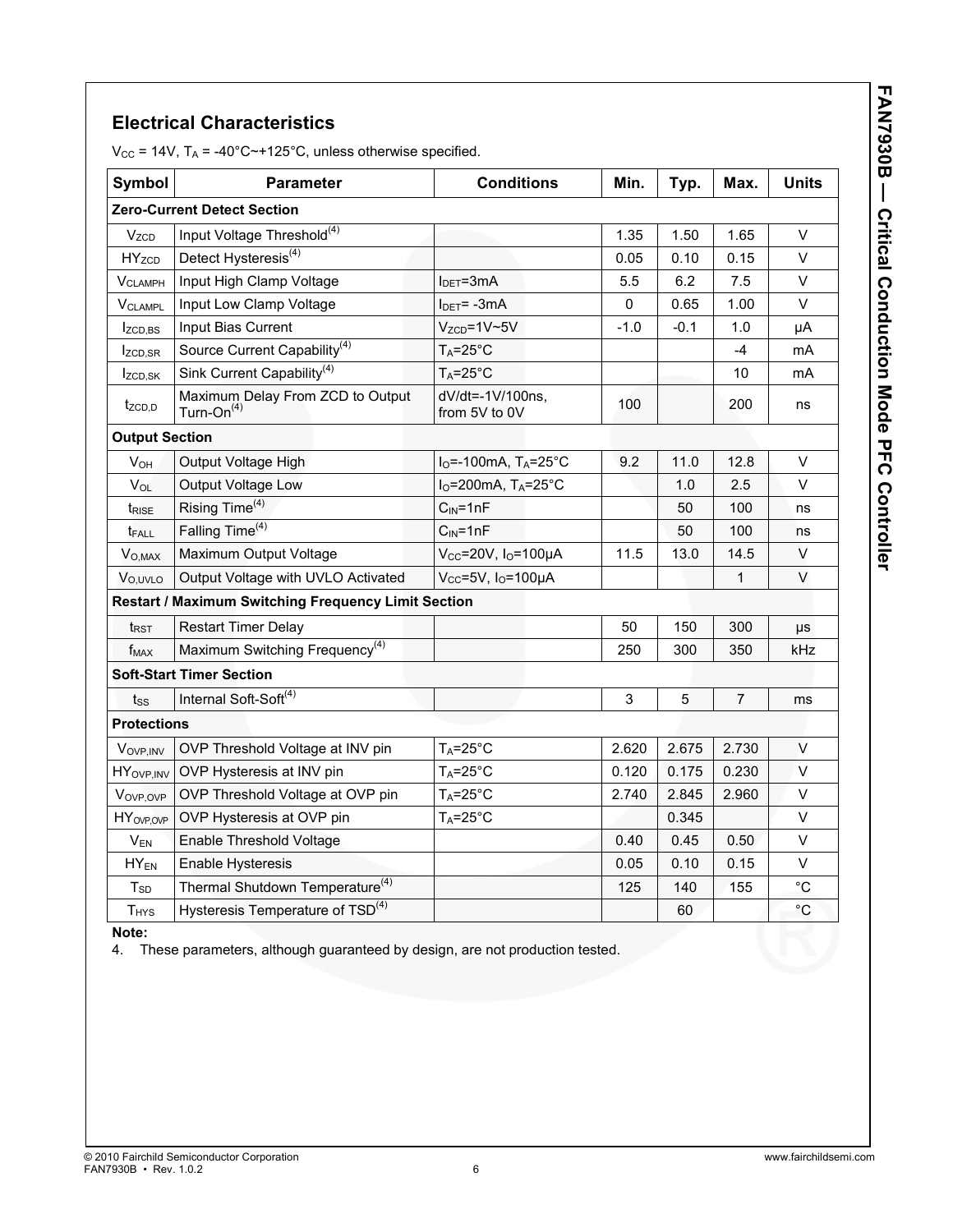| ļ                     |
|-----------------------|
|                       |
|                       |
|                       |
|                       |
|                       |
|                       |
|                       |
|                       |
|                       |
|                       |
| $\ddot{\bm{\zeta}}$   |
|                       |
|                       |
| ١                     |
|                       |
|                       |
|                       |
|                       |
|                       |
|                       |
|                       |
|                       |
|                       |
| -<br>-<br>-<br>-<br>- |
|                       |
|                       |
|                       |
| l                     |
|                       |
| $\mathbf{C}$          |
|                       |
|                       |
| $\ddot{\phantom{a}}$  |
|                       |
| $\ddot{\phantom{a}}$  |
| i                     |
|                       |
|                       |

## **Comparison between FAN7530 and FAN7930B**

| <b>Function</b>              | <b>FAN7530</b> | <b>FAN7930B</b>                       | <b>FAN7930B Advantages</b>                                                    |
|------------------------------|----------------|---------------------------------------|-------------------------------------------------------------------------------|
|                              |                |                                       | No External Circuit for additional OVP                                        |
| <b>OVP</b> Pin               | <b>None</b>    | Integrated                            | Reduction of Power Loss and BOM Cost Caused<br>by additional OVP Circuit      |
|                              |                |                                       | ٠<br>Abnormal CCM Operation Prohibited                                        |
| <b>Frequency Limit</b>       | <b>None</b>    | Integrated                            | Abnormal Inductor Current Accumulation can be<br>Prohibited                   |
| <b>AC Absent</b>             |                |                                       | Increase System Reliability with AC On-Off Test                               |
| Detection                    | <b>None</b>    | Integrated                            | Guarantee Stable Operation at Short Electric<br><b>Power Failure</b>          |
| Soft-Start and               |                |                                       | ٠<br>Reduce Voltage and Current Stress at Startup                             |
| Startup without<br>Overshoot | <b>None</b>    | Integrated                            | Eliminate Audible Noise due to Unwanted OVP<br>Triggering                     |
| <b>Control Range</b>         | <b>None</b>    |                                       | п<br>Can Avoid Burst Operation at Light Load and High<br>Input Voltage        |
| Compensation                 |                | Integrated                            | Reduce Probability of Audible Noise Due to the<br>п<br><b>Burst Operation</b> |
| <b>THD Optimizer</b>         | External       | Internal                              | ٠<br>No External Resistor is Needed                                           |
|                              |                | 140 $^{\circ}$ C with 60 $^{\circ}$ C | ٠<br>Stable and Reliable TSD Operation                                        |
| <b>TSD</b>                   | None           | <b>Hysteresis</b>                     | ٠<br>Converter Temperature Range Limited Range                                |

## **Comparison between FAN7930 and FAN7930B**

| <b>Function</b>                      | <b>FAN7930</b> | <b>FAN7930B</b> | <b>FAN7930B Remark</b>                   |
|--------------------------------------|----------------|-----------------|------------------------------------------|
| RDY Pin                              | Integrated     | None            | User Choice for the Use of Number #2 Pin |
| OVP Pin                              | None           | Integrated      |                                          |
| <b>Control Range</b><br>Compensation | None           | Integrated      |                                          |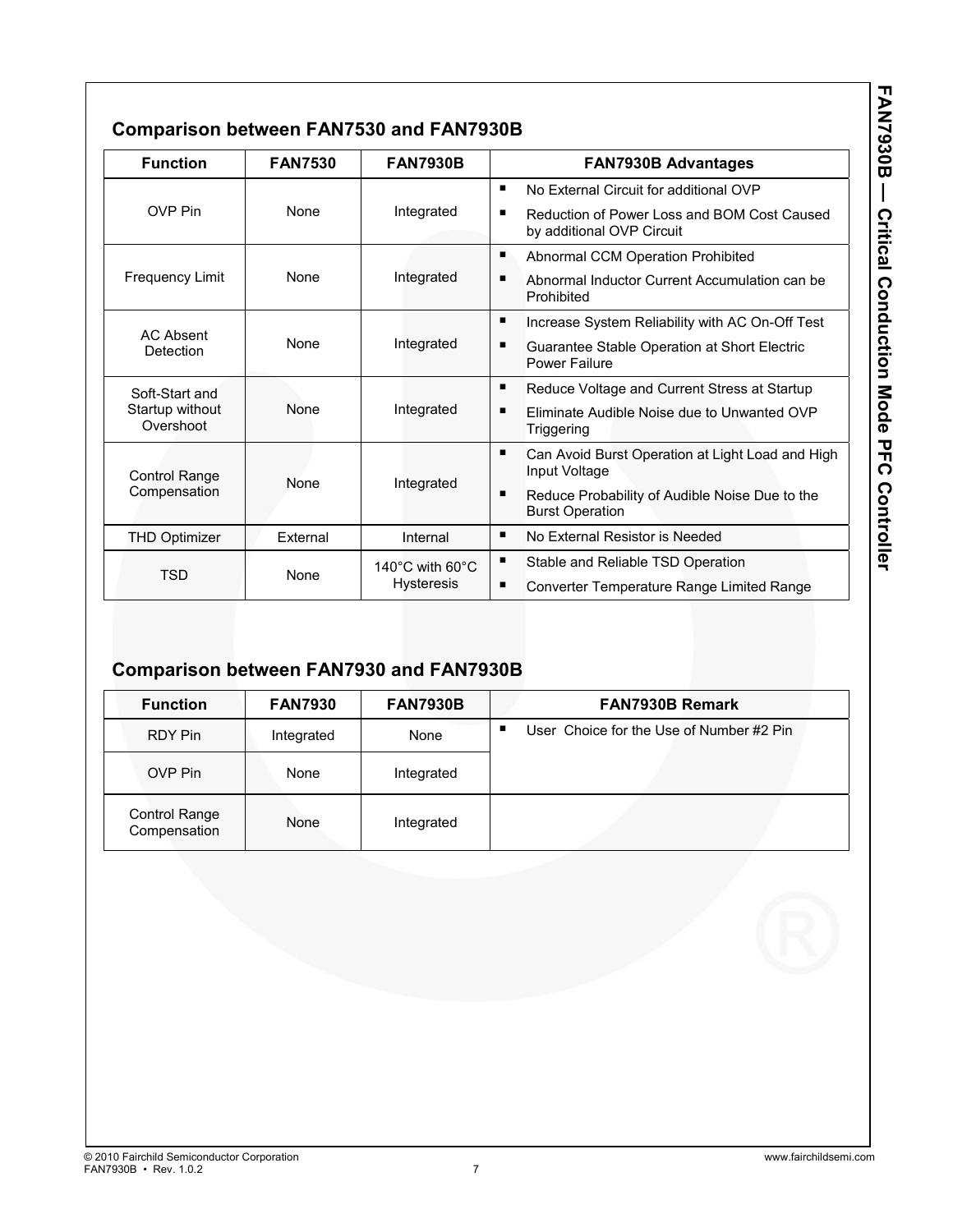

FAN7930B • Rev. 1.0.2 8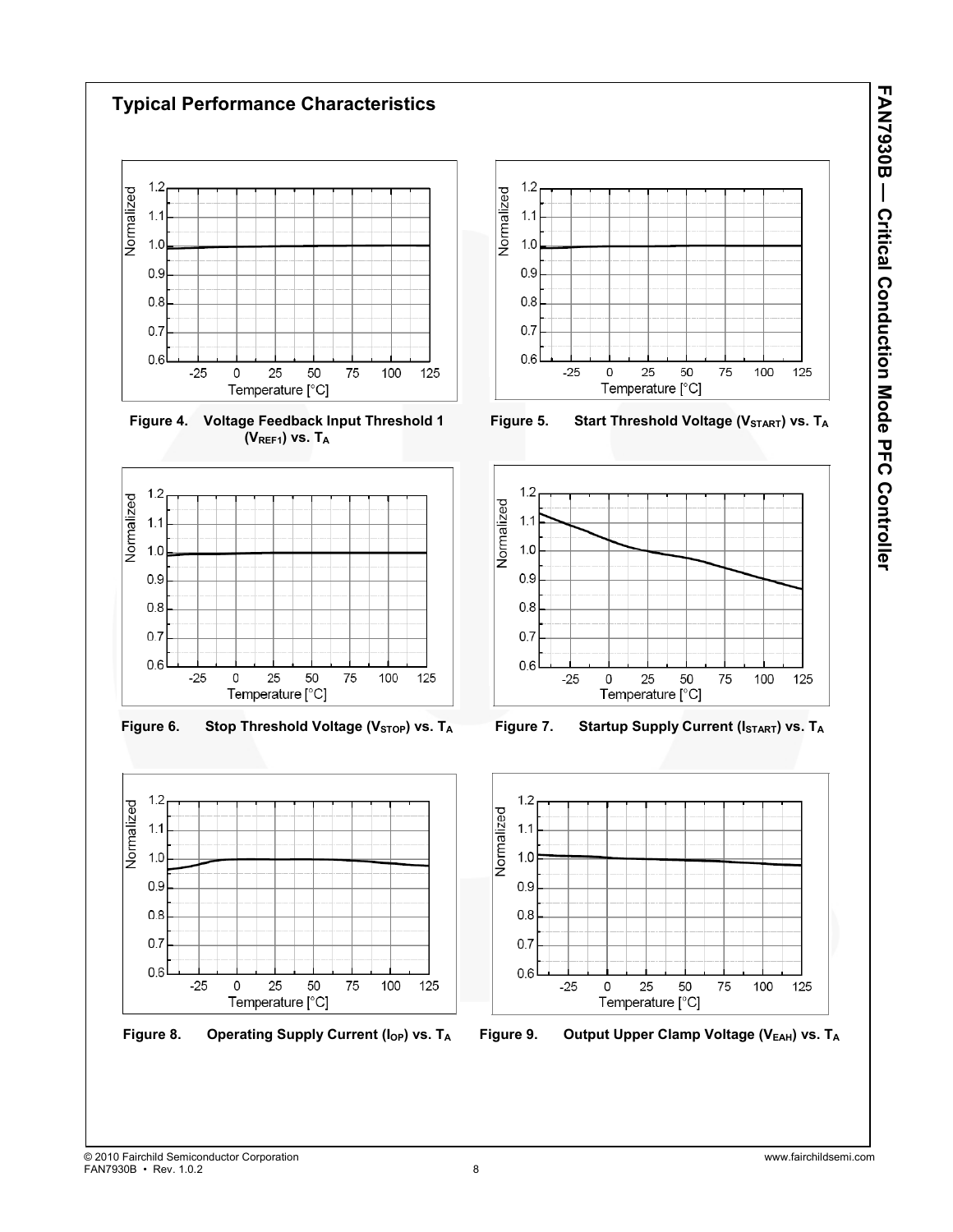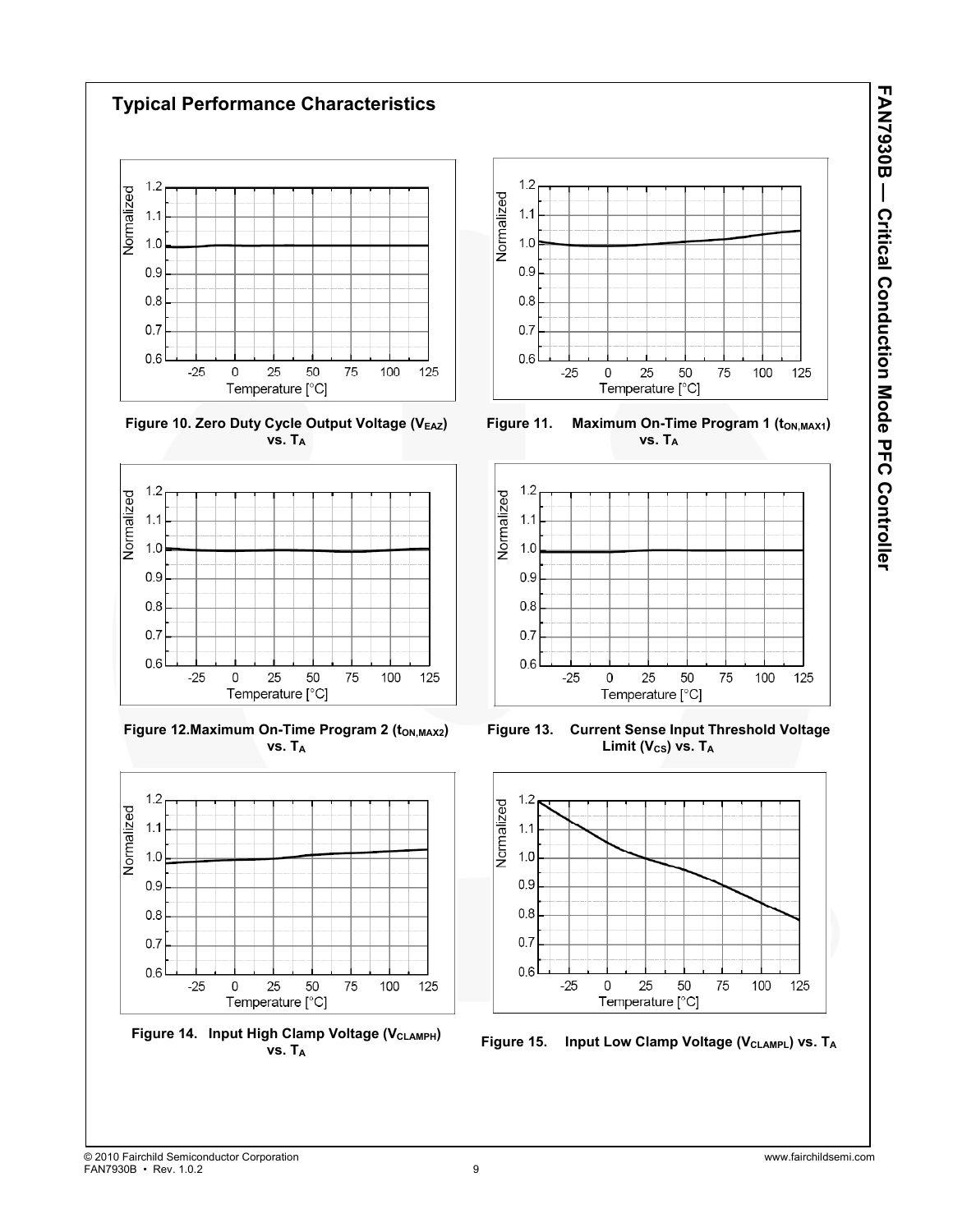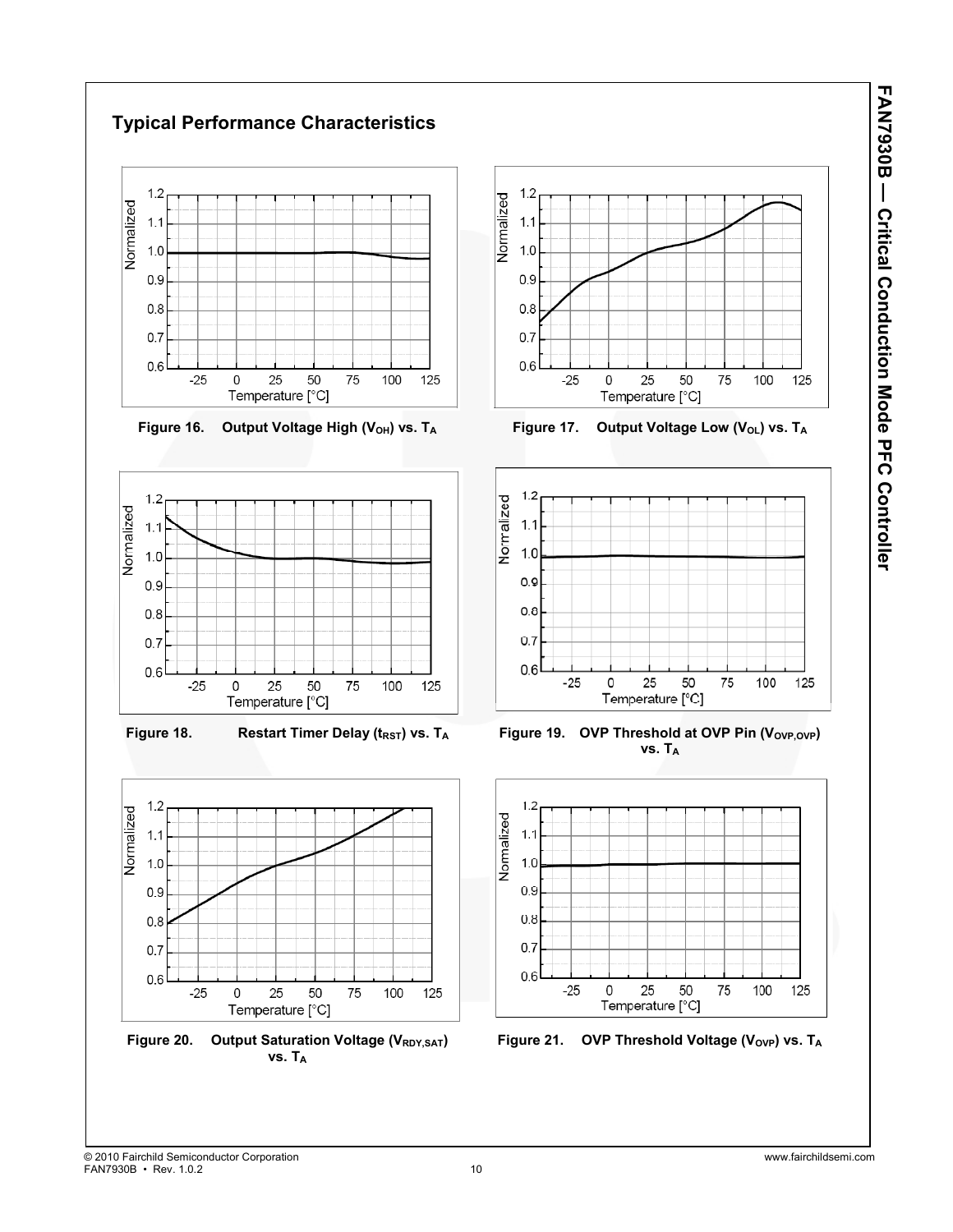#### **Applications Information**

**1. Startup**: Normally, supply voltage  $(V_{CC})$  of a PFC block is fed from the additional power supply, which can be called standby power. Without this standby power, auxiliary winding to detect zero current detection can be used as a supply source. Once the supply voltage of the PFC block exceeds 12V, internal operation is enabled until the voltage drops to 8.5V. If  $V_{CC}$  exceeds  $V_Z$ , 20mA current is sinking from  $V_{CC}$ .



**Figure 22. Startup Circuit** 

**2. INV Block**: Scaled-down voltage from the output is the input for the INV pin. Many functions are embedded based on the INV pin: transconductance amplifier, output OVP comparator and disable comparator.

For the output voltage control, a transconductance amplifier is used instead of the conventional voltage amplifier. The transconductance amplifier (voltagecontrolled current source) aids the implementation of OVP and disables function. The output current of the amplifier changes according to the voltage difference of the inverting and non-inverting input of the amplifier. To cancel down the line input voltage effect on power factor correction, effective control response of PFC block should be slower than the line frequency and these conflicts with the transient response of controller. Twopole one-zero type compensation may be used to meet both requirements.

The OVP comparator shuts down the output drive block when the voltage of the INV pin is higher than 2.675V and there is 0.175V hysteresis. The disable comparator disables the operation when the voltage of the inverting input is lower than 0.35V and there is 100mV hysteresis. An external small-signal MOSFET can be used to disable the IC. The IC operating current decreases to reduce power consumption if the IC is disabled. 0 is the timing chart of the internal circuit near the INV pin when rated PFC output voltage is assumed at  $390V<sub>DC</sub>$  and  $V<sub>CC</sub>$ supply voltage is 15V.



**3. OVP Pin**: Over-Voltage Protection (OVP) is embedded by the information at the INV pin. That information comes from the output through the voltage dividing resistors. To scale down from high voltage to low one, high resistance normally used with low resistance. In cases the resistor of high resistance get a damage and resistance is changed to high, though INV pin information is normal output voltage exceeds its rated output. Once this happen, output electrolytic capacitor may be exploded. To prevent such a catastrophe additional OVP pin is assigned to double check output voltage. Thus additional OVP may be called  $2^{nd}$  OVP while INV pin OVP can be called  $1^{st}$ OVP.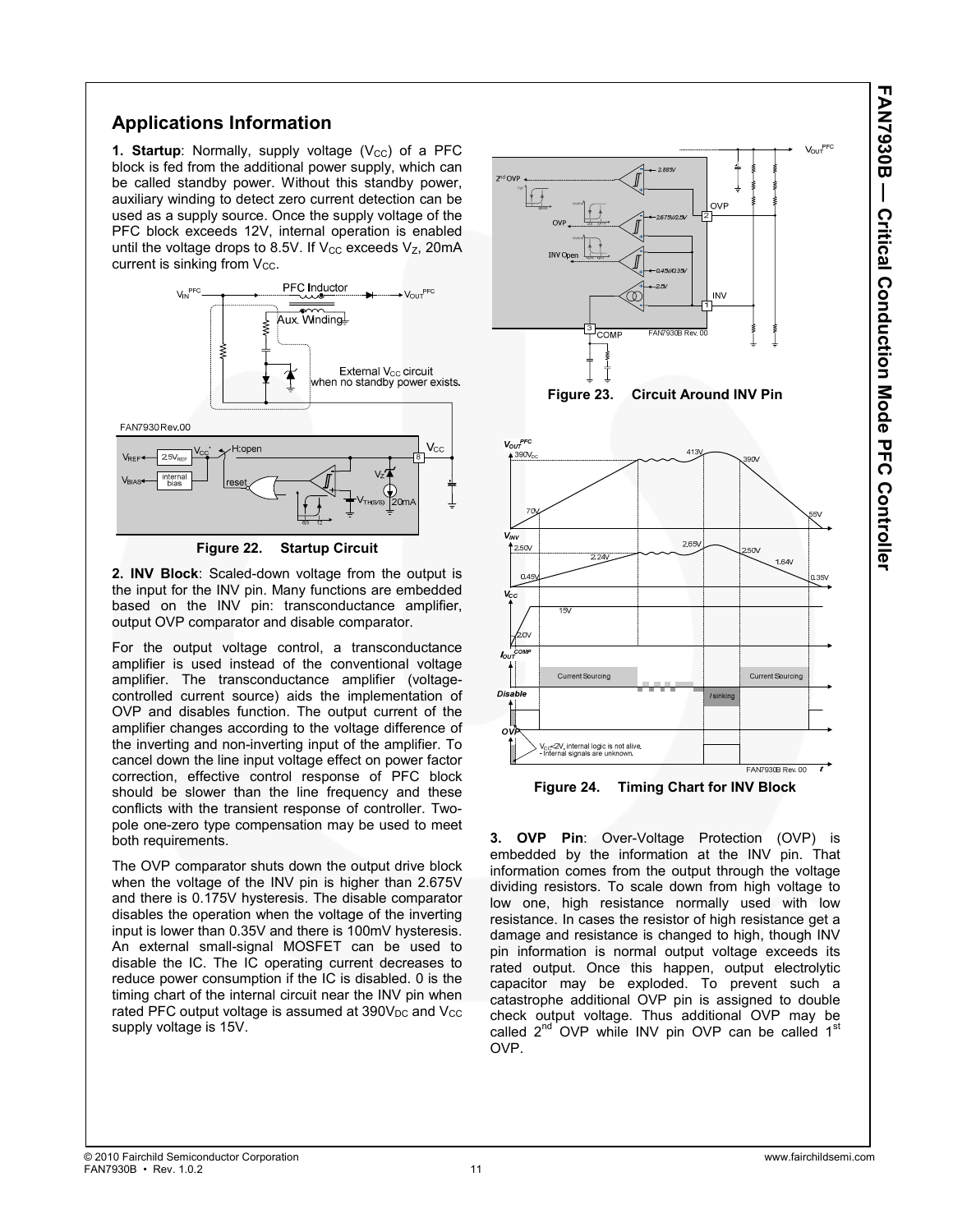Since the two OVP conditions are quite different, protection recovering mode is different. Once the first OVP triggers, switching stops immediately and recovers switching when the output voltage is decreased with a hysteresis. When the second OVP triggers, switching can be recovered only when the  $V_{CC}$  supply voltage falls below V<sub>STOP</sub> and builds up higher than V<sub>START</sub> again and V<sub>OVP</sub> should be lower than hysteresis. If the second OVP is not used, the OVP pin must be connected to the INV pin or to the ground.



**4. Control Range Compensation**: On time is controlled by the output voltage compensator with FAN7930B. Due to this when input voltage is high and load is light, control range become narrow compared when input voltage is low. That control range decrease is antiproportional to the double square of the input voltage. Thus at high line unwanted burst operation easily happens at light load and audible noise may be generated from the boost inductor or inductor at input filter. Different from the other converters, burst operation in PFC block is not needed because PFC block itself is normally disabled during standby mode. To improve this kind of unwanted burst operation at light load, internal control range compensation function is implemented and approximately shows no burst operation until 5% load at high line.

**5. Zero-Current Detection**: Zero-current detection (ZCD) generates the turn-on signal of the MOSFET when the boost inductor current reaches zero using an auxiliary winding coupled with the inductor. When the power switch turns on, negative voltage is induced at the auxiliary winding due to the opposite winding direction (*see Equation 1*) and positive voltage is induced *(see Equation 2)* when the power switch turns off.

$$
V_{AUX} = -\frac{T_{AUX}}{T_{IND}} \cdot V_{AC}
$$
 (1)

$$
V_{AUX} = \frac{T_{AUX}}{T_{IND}} \cdot (V_{PFCOUT} - V_{AC})
$$
 (2)

where,  $V_{AUX}$  is the auxiliary winding voltage,  $T_{IND}$  and TAUX are boost inductor turns and auxiliary winding turns respectively. V<sub>AC</sub> is input voltage for PFC converter and V<sub>OUT</sub> PFC is output voltage from the PFC converter.



Because auxiliary winding voltage can swing from negative voltage to positive voltage, the internal block in ZCD pin has both positive and negative voltage clamping circuits. When the auxiliary voltage is negative, internal circuit clamps the negative voltage at the ZCD pin around 0.65V by sourcing current to the serial resistor between the ZCD pin and the auxiliary winding. When the auxiliary voltage is higher than 6.5V, current is sinked through a resistor from the auxiliary winding to the ZCD pin.



To check the boost inductor current zero instance, auxiliary winding voltage is used. When boost inductor current becomes zero, there is a resonance between boost inductor and all capacitors at MOSFET drain pin, including C<sub>OSS</sub> of the MOSFET; an external capacitor at the D-S pin to reduce the voltage rising and falling slope of the MOSFET; a parasitic capacitor at inductor; and so on to improve performance. Resonated voltage is reflected to the auxiliary winding and can be used as detecting zero current of boost inductor and valley position of MOSFET voltage stress. For valley detection, a minor delay by the resistor and capacitor is needed. A capacitor increases the noise immunity at the ZCD pin. If ZCD voltage is higher than 1.5V, an internal ZCD comparator output becomes HIGH and LOW when the ZCD goes below 1.4V. At the falling edge of comparator output, internal logic turns on the MOSFET.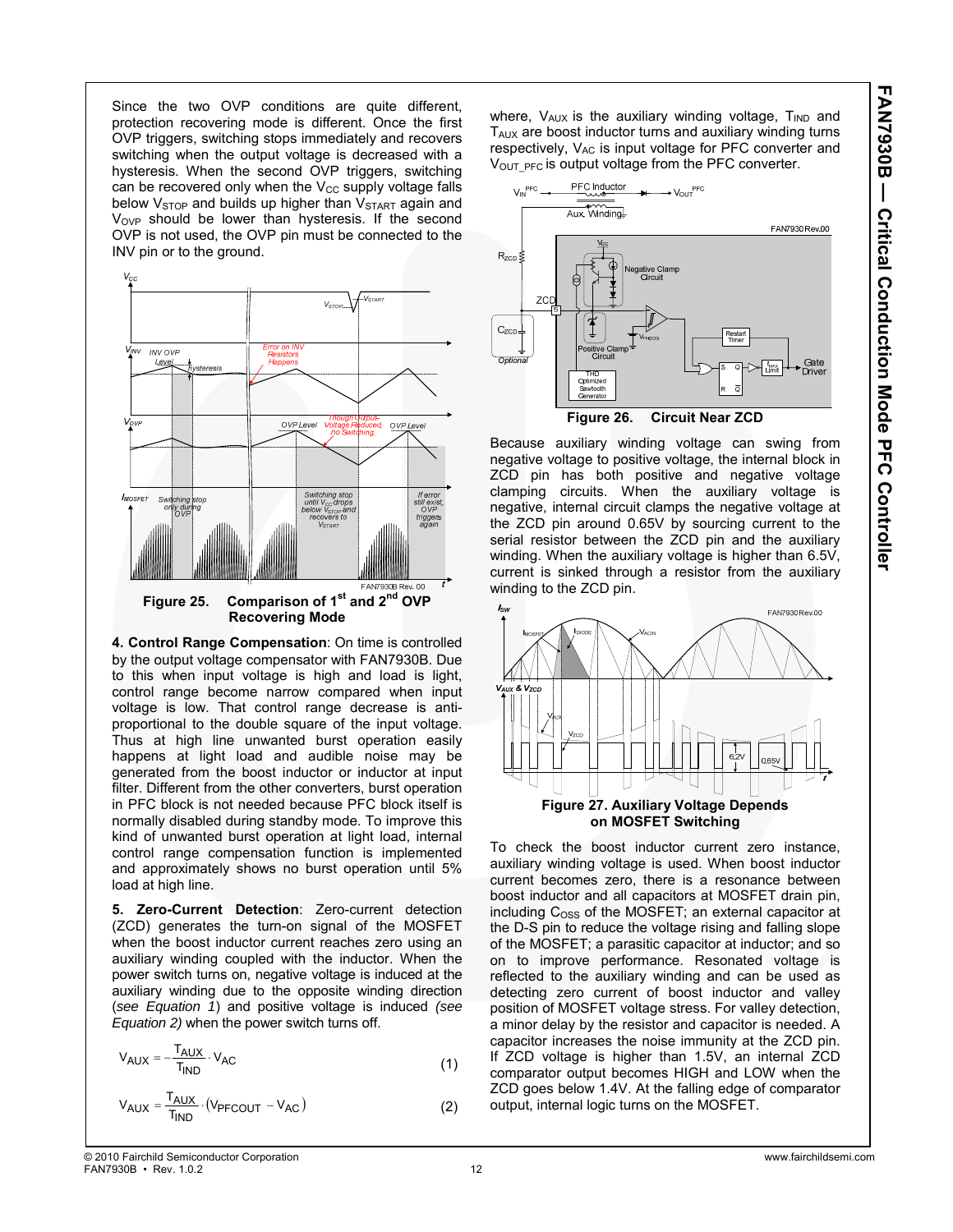

**Figure 28. Auxiliary Voltage Threshold** 

When no ZCD signal is available, the PFC controller cannot turn on MOSFET, so the controller checks every switching off time and forces MOSFET turn on when the off time is longer than 150μs. It is called restart timer. Restart timer triggers MOSFET turn on at startup and may be used at the input voltage zero cross period.



Because the MOSFET turn on depends on the ZCD input, switching frequency may increase to higher than several megahertz due to the miss-triggering or noise on the nearby ZCD pin. If the switching frequency is higher than needed for critical conduction mode (CRM), operation mode shifts to continuous conduction mode (CCM). In CCM, unlike CRM where the boost inductor current is reset to zero at the next switch on; inductor current builds up at every switching cycle and can be raised to very high current, that exceeds the current rating of the power switch or diode. This can seriously damage the power switch and result in burn down. To avoid this, maximum switching frequency limitation is embedded. If ZCD signal is applied again within 3.3μs after the previous rising edge of gate signal, this signal is ignored internally and FAN7930B waits for another ZCD signal. This slightly degrades the power factor performance at light load and high input voltage.



**Figure 30. Maximum Switching Frequency Limit Operation** 

**6. Control**: The scaled output is compared with the internal reference voltage and sinking or sourcing current is generated from the COMP pin by the transconductance amplifier. The error amplifier output is compared with the internal sawtooth waveform to give



Unlike a conventional voltage-mode PWM controller, FAN7930B turns on the MOSFET at the falling edge of ZCD signal. On instance is decided by the external signal and the turn-on time lasts until the error amplifier output  $(V_{\text{COMP}})$  and sawtooth waveform meet. When load is heavy, output voltage decreases, scaled output decreases, COMP voltage increases to compensate low output, turn-on time lengthens to give more inductor turn-on time, and increased inductor current raises the output voltage. This is how PFC negative feedback controller regulates output.

The maximum of  $V_{\text{COMP}}$  is limited to 6.5V, which dictates the maximum turn-on time, and switching stops when V<sub>COMP</sub> is lower than 1.0V.

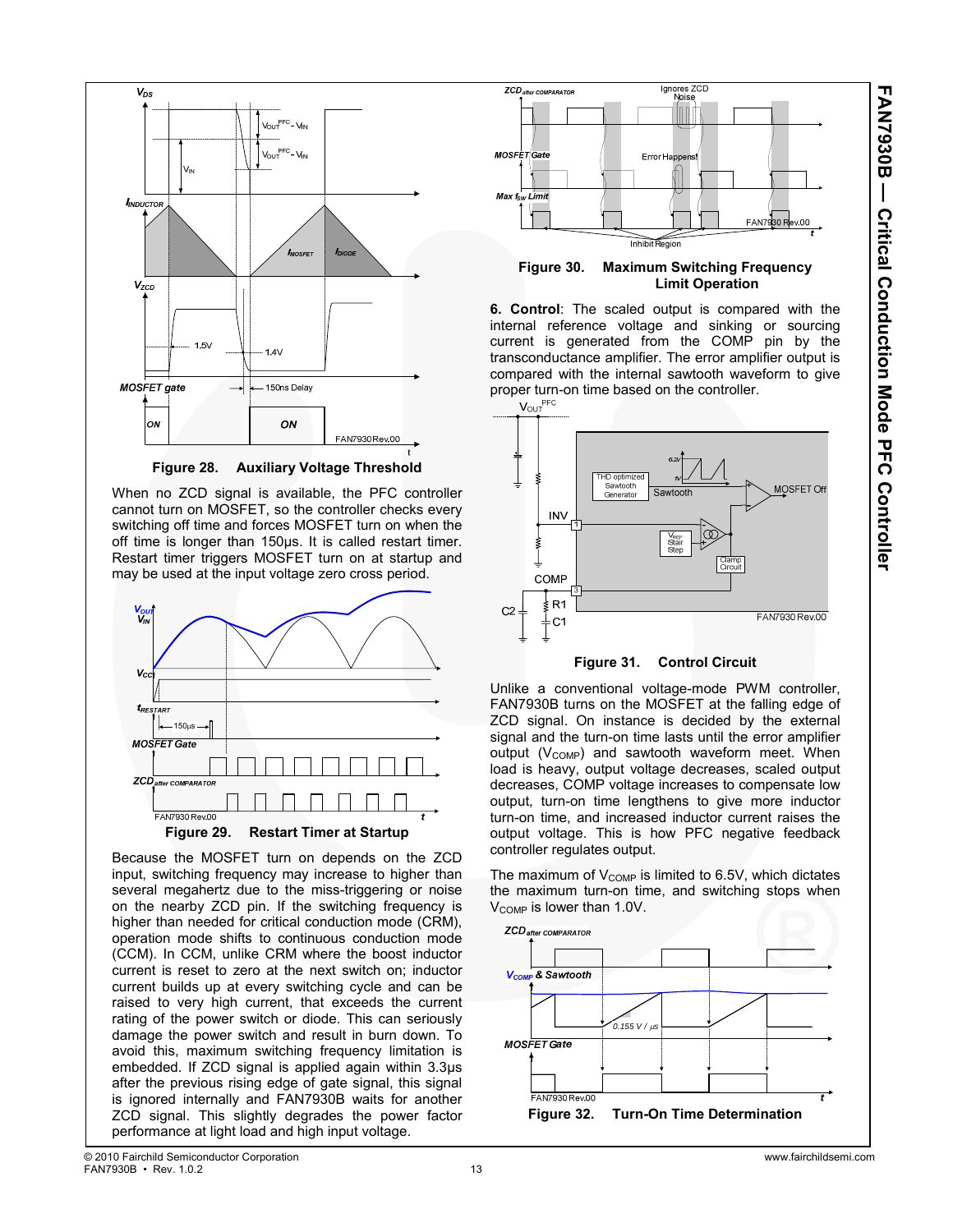The roles of PFC controller are regulating output voltage and input current shaping to increase power factor. Duty control based on the output voltage should be fast enough to compensate output voltage dip or overshoot. For the power factor, however, the control loop must not react to the fluctuating AC input voltage. These two requirements conflict; therefore, when designing a feedback loop, the feedback loop should be least 10 times slower than AC line frequency. That slow response is made by C1 at compensator. R1 makes gain boost around operation region and C2 attenuates gain at higher frequency. Boost gain by R1 helps raise the response time and improves phase margin.



For the transconductance error amplifier side, gain changes based on differential input. When the error is large, gain is large to make the output dip or peak to suppress quickly. When the error is small, low gain is used to improve power factor performance.



**Figure 34. Gain Characteristic** 

7. Soft-Start: When V<sub>CC</sub> touches V<sub>START</sub>, internal reference voltage is increased like a stair step for 5ms. As a result, V<sub>COMP</sub> is also raised gradually and MOSFET turn-on time increases smoothly. This reduces voltage and current stress on the power switch during startup.



**8. Startup without Overshoot**: Feedback control speed of PFC is quite slow. Due to the slow response, there is a gap between output voltage and feedback control. That is why over-voltage protection (OVP) is critical at the PFC controller and voltage dip caused by fast load changes from light to heavy is diminished by a bulk capacitor. OVP is easily triggered at startup phase. Operation on and off by OVP at startup may cause audible noise and can increase voltage stress at startup, which is normally higher than in normal operation. This operation is better when soft-start time is very long. However, too long startup time enlarges the output voltage building time at light load. FAN7930B has "overshoot-less" control at startup. During startup, the feedback loop is controlled by an internal proportional gain controller and when the output voltage reaches the rated value, it switches to an external compensator after a transition time of 30ms. In short, an internal proportional gain controller eliminates overshoot at startup and an external conventional compensator takes over successfully afterward.

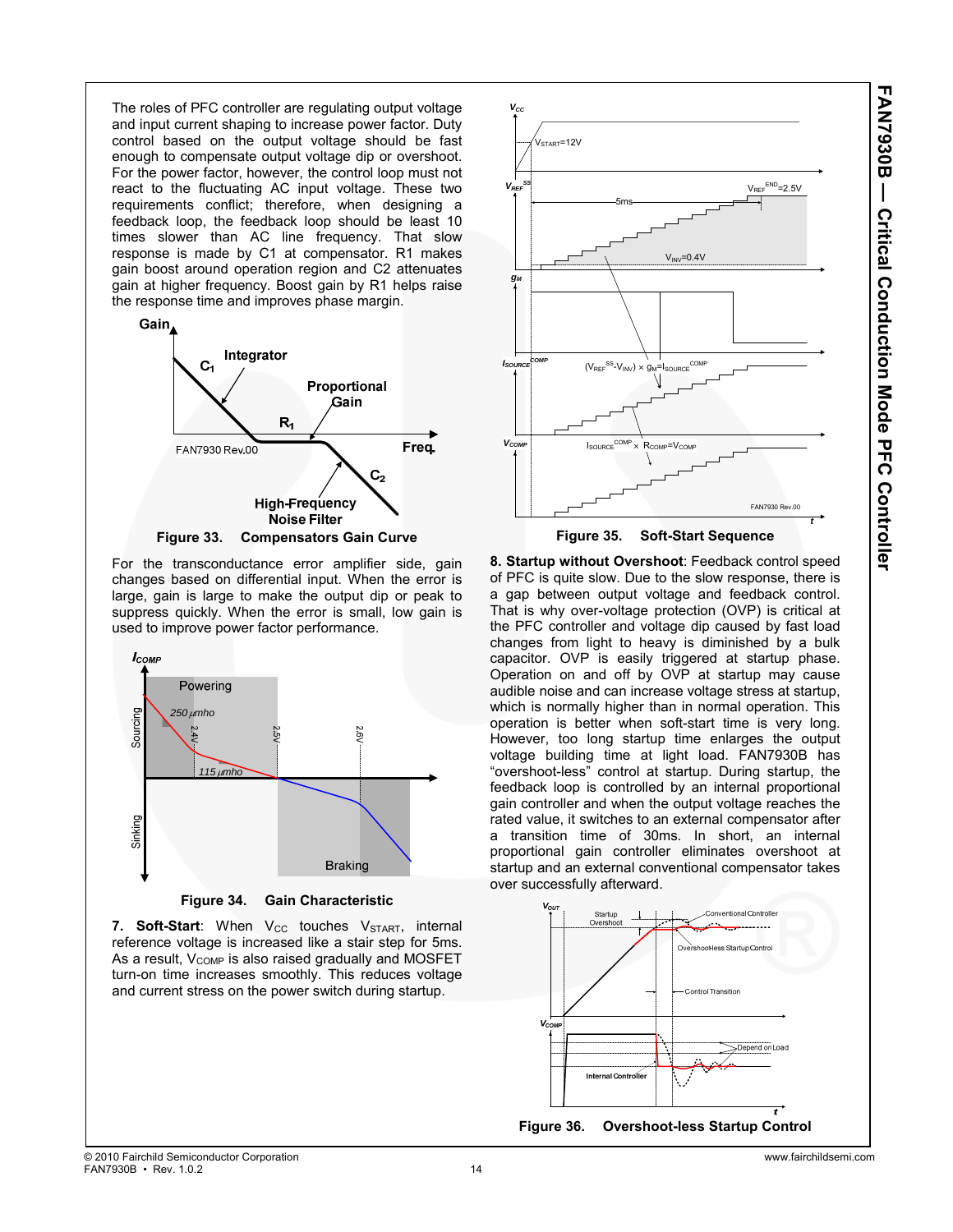**FAN7930B — Critical Conduction Mode PFC Controller AN7930B — Critical Conduction Mode PFC Controller** 

**9. THD Optimization**: Total harmonic distortion (THD) is the factor that dictates how closely input current shape matches sinusoidal form. The turn-on time of the PFC controller is almost constant over one AC line period due to the extremely low feedback control response. The turn-off time is decided by the current decrease slope of the boost inductor made by the input voltage and output voltage. Once inductor current becomes zero, resonance between  $C<sub>OSS</sub>$  and the boost inductor makes oscillating waveforms at the drain pin and auxiliary winding. By checking the auxiliary winding voltage through the ZCD pin, the controller can check the zero current of boost inductor. At the same time, a minor delay time is inserted to determine the valley position of drain voltage. The input and output voltage difference is at its maximum at the zero cross point of AC input voltage. The current decrease slope is steep near the zero cross region and more negative inductor current flows during a drain voltage valley detection time. Such a negative inductor current cancels down the positive current flows and input current becomes zero, called "zero-cross distortion" in PFC.



To improve this, lengthened turn-on time near the zero cross region is a well-known technique, though the method may be different from company to company and may be proprietary. FAN7930B embodies this by sourcing current through the ZCD pin. Auxiliary winding voltage becomes negative when the MOSFET turns on and is proportional to input voltage. The negative clamping circuit of ZCD outputs the current to maintain the ZCD voltage at a fixed value. The sourcing current from the ZCD is directly proportional to the input voltage. Some portion of this current is applied to the internal sawtooth generator together with a fixed-current source. Theoretically, the fixed-current source and the capacitor at sawtooth generator decide the maximum turn-on time when no current is sourcing at ZCD clamp circuit and available turn-on time gets shorter proportional to the ZCD sourcing current.



**Figure 40. Effect of THD Optimizer** 

By THD optimizer, turn-on time over one AC line period is proportionally changed, depending on input voltage. Near zero cross, lengthened turn-on time improves THD performance.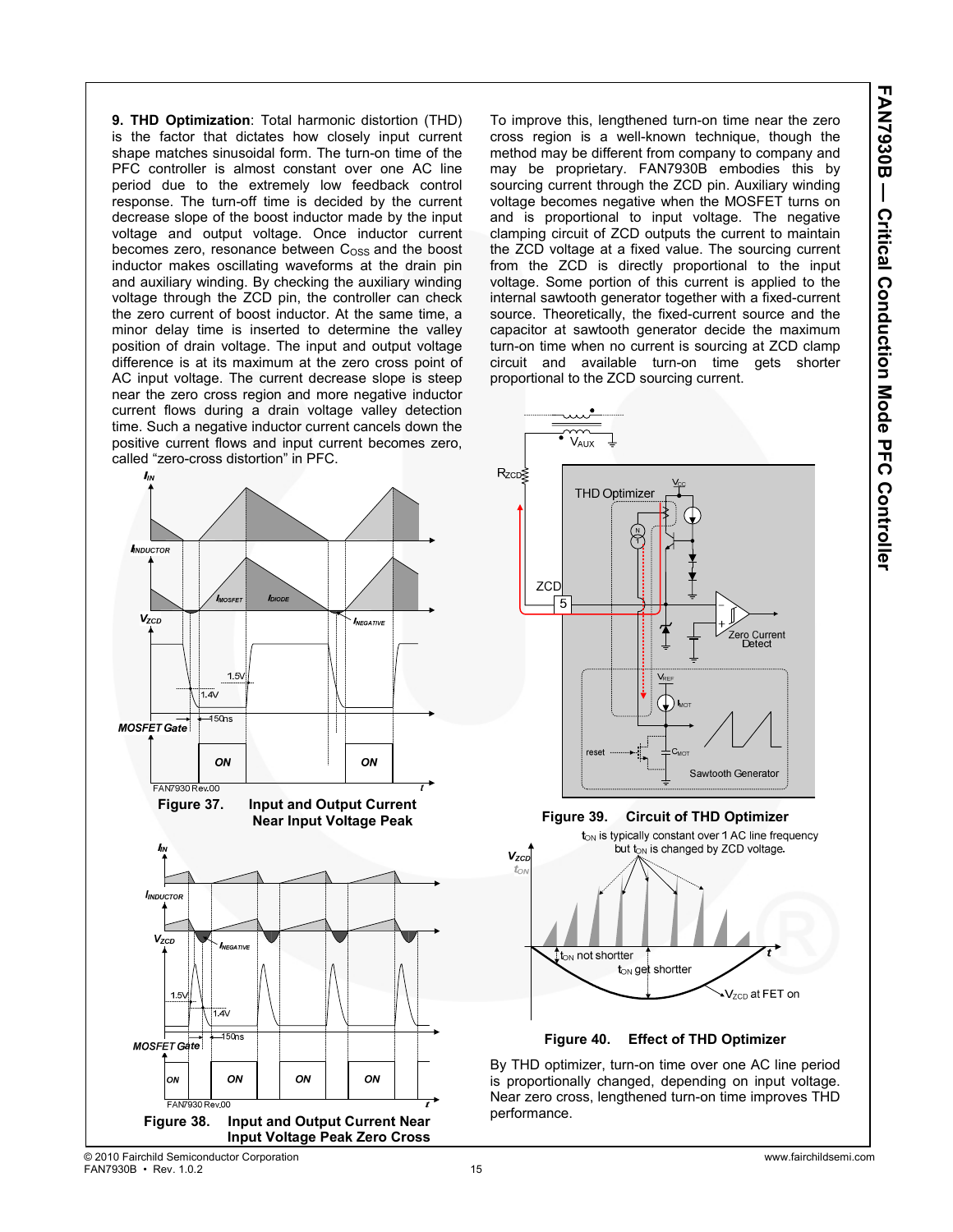**10. Input Voltage Absent Detection**: To save power loss caused by input voltage sensing resistors and to optimize THD easily, the FAN7930B omits AC input voltage detection. Therefore, no information about AC input is available from the internal controller. In many cases, the  $V_{CC}$  of PFC controller is supplied by an independent power source like standby power. In this scheme, some mismatch may exist. For example, when the electric power is suddenly interrupted during two or three AC line periods;  $V_{CC}$  is still alive during that time, but output voltage drops because there is no input power source. Consequently, the control loop tries to compensate for the output voltage drop and  $V_{\text{COMP}}$ reaches its maximum. This lasts until AC input voltage is live again. When AC input voltage is live again, high  $V<sub>COMP</sub>$  allows high switching current and more stress is put on the MOSFET and diode. To protect against this, FAN7930B internally checks if the input AC voltage exists. If input does not exist, soft-start is reset and waits until AC input is live again. Soft-start manages the turn-on time for smooth operation when it detects AC input is applied again and applies less voltage and current stress on startup.





**11. Current Sense**: The MOSFET current is sensed using an external sensing resistor for the over-current protection. If the CS pin voltage is higher than 0.8V, the over-current protection comparator generates a protection signal. An internal RC filter of 40kΩ and 8pF is included to filter switching noise.

**12. Gate Driver Output**: FAN7930B contains a single totem-pole output stage designed for a direct drive of the power MOSFET. The drive output is capable of up to +500/-800mA peak current with a typical rise and fall time of 50ns with 1nF load. The output voltage is clamped to 13V to protect the MOSFET gate even if the  $V_{\text{CC}}$  voltage is higher than 13V.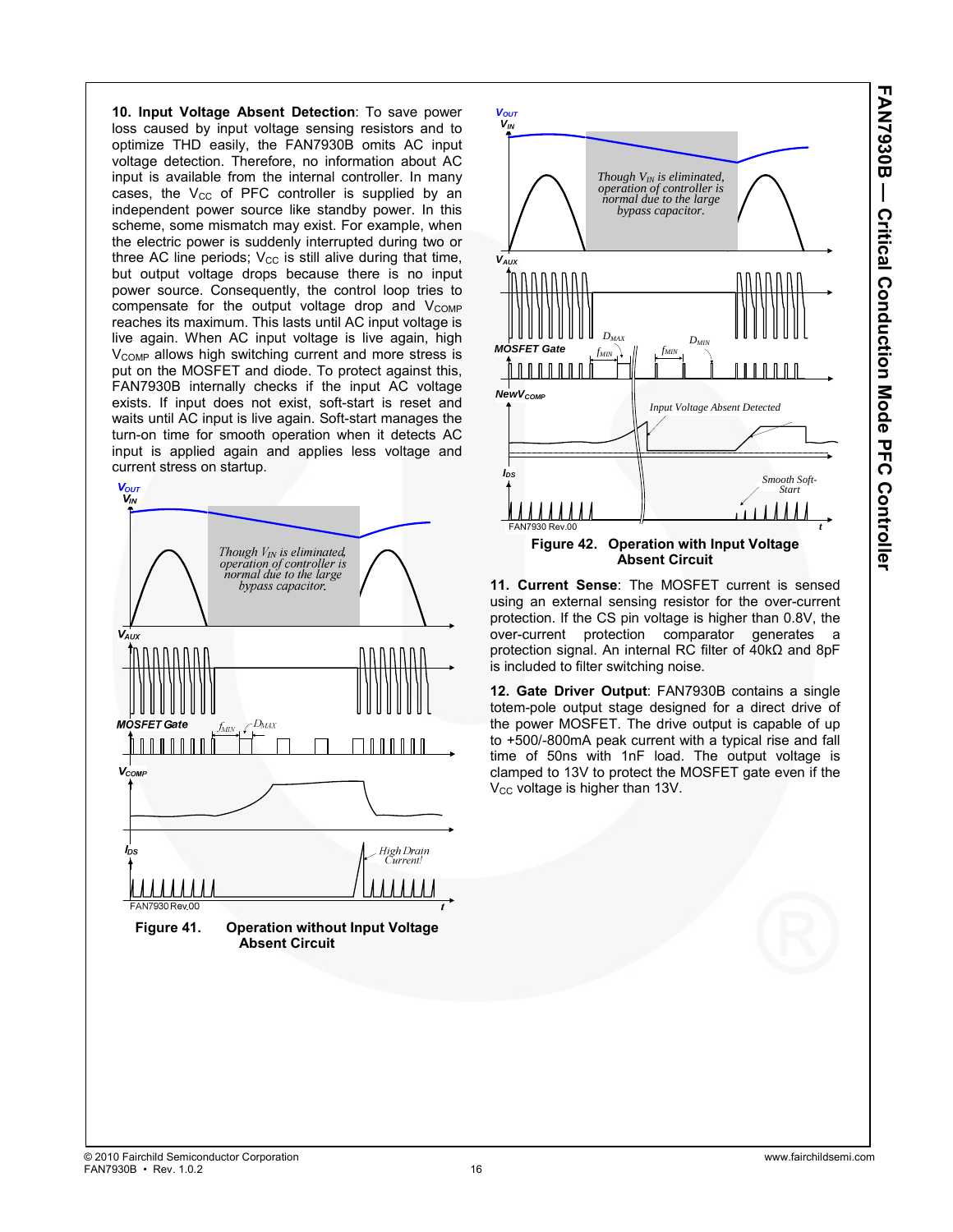#### **PCB Layout Guide**

PFC block normally handles high switching current and the voltage low energy signal path can be affected by the high energy path. Cautious PCB layout is mandatory for stable operation.

- **1.** The gate drive path should be as short as possible. The closed-loop that starts from the gate driver, MOSFET gate, and MOSFET source to ground of PFC controller is recommended as close as possible. This is also crossing point between power ground and signal ground. Power ground path from the bridge diode to the output bulk capacitor should be short and wide. The sharing position between power ground and signal ground should be only at one position to avoid ground loop noise. Signal path of PFC controller should be short and wide for external components to contact.
- **2.** PFC output voltage sensing resistor is normally high to reduce current consumption. This path can be affected by external noise. To reduce noise possibility at the INV pin, a shorter path for output sensing is recommended. If a shorter path is not possible, place some dividing resistors between PFC output and the INV pin - closer to the INV pin is better. Relative high voltage close to the INV pin can be helpful.
- **3.** ZCD path is recommended close to auxiliary winding from boost inductor and to the ZCD pin. If that is difficult, place a small capacitor (below 50pF) to reduce noise.
- **4.** Switching current sense path should not share with another path to avoid interference. Some additional components may be needed to reduce the noise level applied to the CS pin.

**5.** A stabilizing capacitor for  $V_{CC}$  is recommended as close as possible to the  $V_{CC}$  and ground pins. If it is difficult, place the SMD capacitor as close to the corresponding pins as possible.



**Figure 43. Recommended PCB Layout**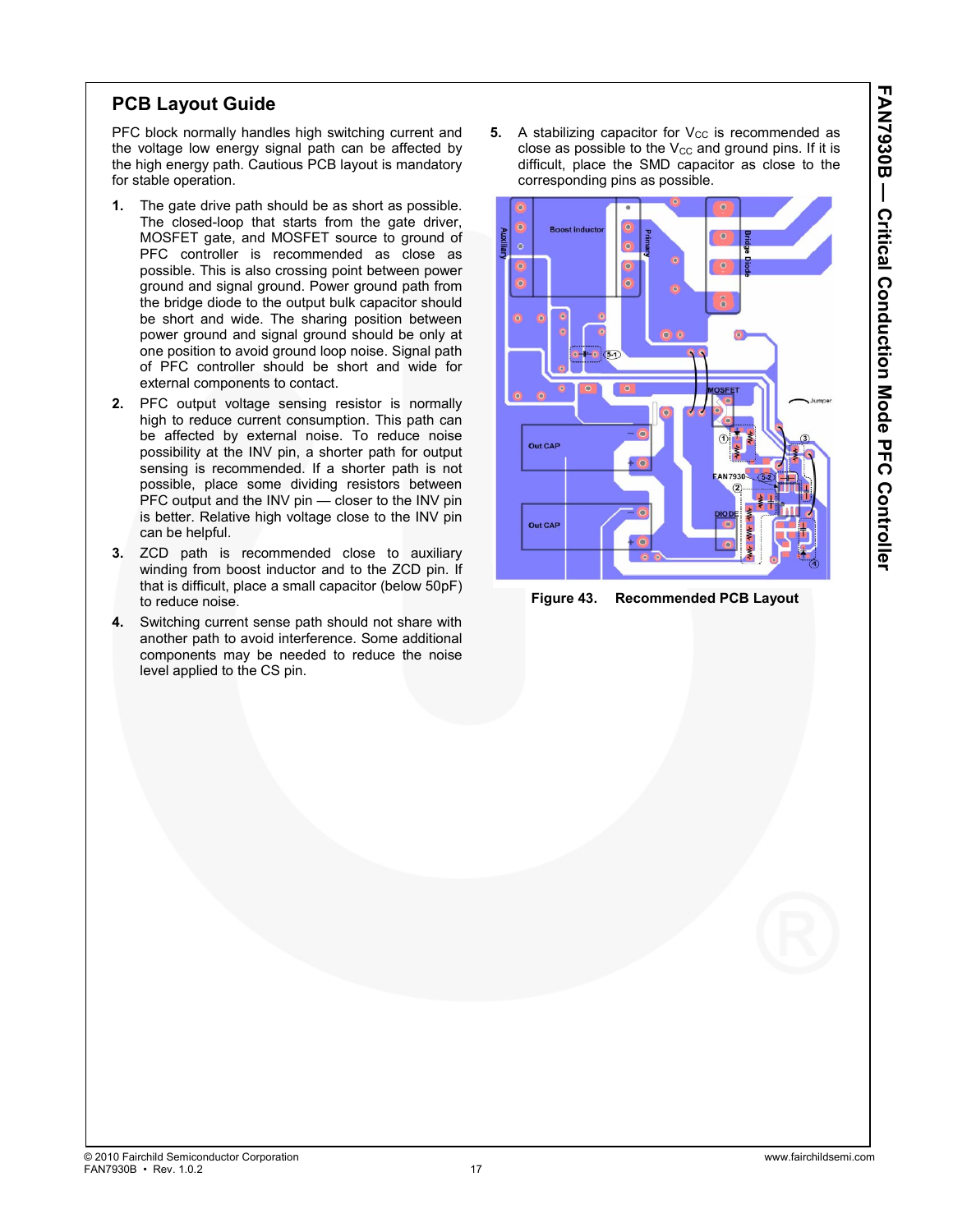## **Typical Application Circuit**

| <b>Application</b>         | <b>Device</b>   | <b>Input Voltage</b><br>Range | <b>Rated Output</b><br><b>Power</b> | <b>Output Voltage</b><br>(Maximum<br>Current) |
|----------------------------|-----------------|-------------------------------|-------------------------------------|-----------------------------------------------|
| <b>LCD TV Power Supply</b> | <b>FAN7930B</b> | $90-265V_{AC}$                | 195W                                | 390V (0.5A)                                   |

#### **Features**

- Average efficiency of 25%, 50%, 75%, and 100% load conditions is higher than 95% at universal input.
- Power factor at rated load is higher than 0.98 at universal input.
- Total Harmonic Distortion (THD) at rated load is lower than 15% at universal input.

#### **Key Design Notes**

- When auxiliary V<sub>CC</sub> supply is not available, V<sub>CC</sub> power can be supplied through Zero Current Detect (ZCD) winding. The power consumption of R103 is quite high, so its power rating needs checking.
- Because the input bias current of INV pin is almost zero, output voltage sensing resistors (R112~R115) as high as possible. However, too-high resistance makes the node easily affected by noise. Thus values need to strike a balance between power consumption and noise immunity.
- Quick charge diode (D106) can be eliminated if output diode inrush current capability is enough. Thought D106, system operation is normal due to the controller's highly reliable protection features.



#### **1. Schematic**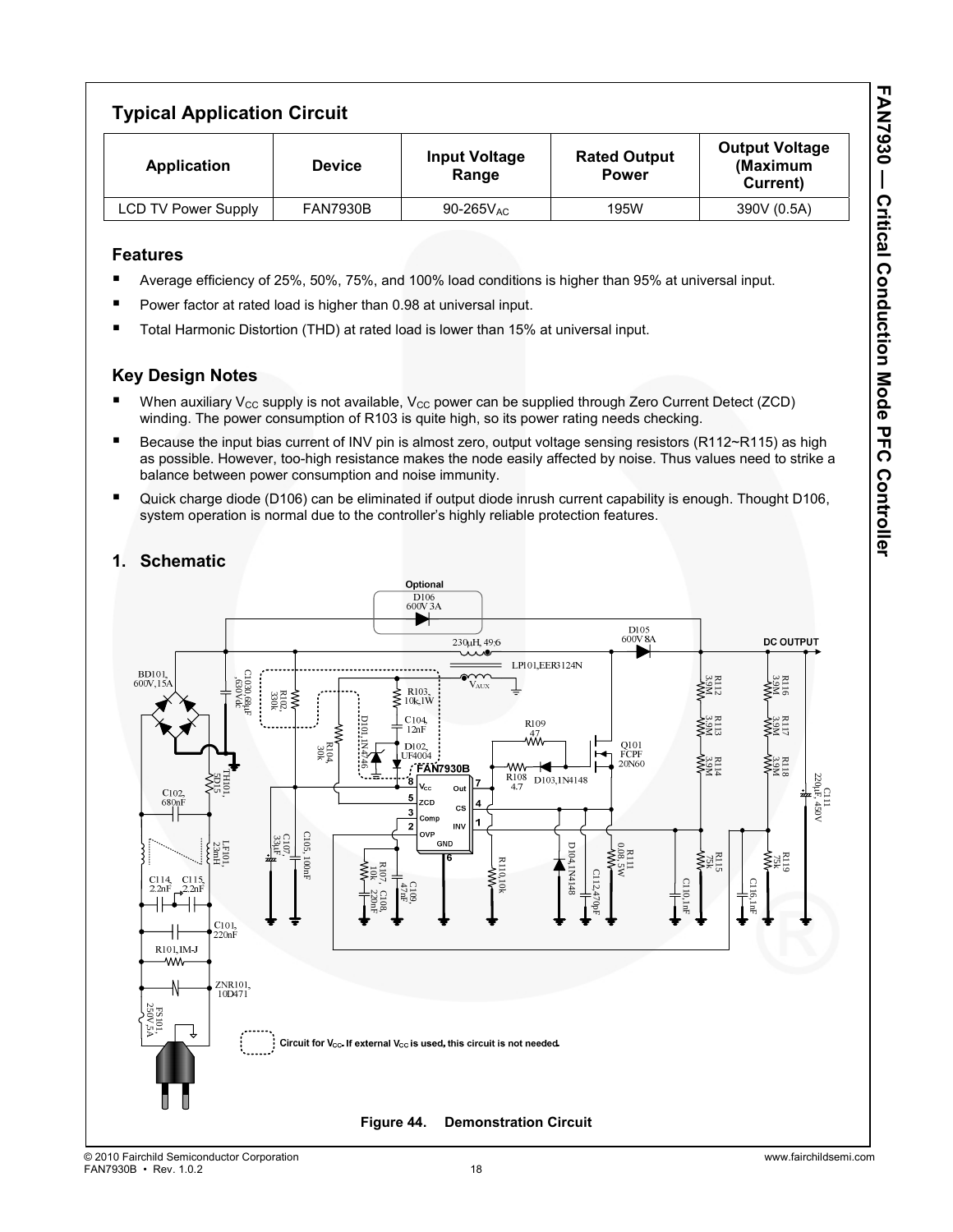## **2. Transformer**





## **3. Winding Specification**

| <b>Position</b> | <b>No</b>   |                                                     | Wire             | <b>Turns</b> | Winding<br><b>Method</b> | <b>Barrier Tape</b> |            |    |
|-----------------|-------------|-----------------------------------------------------|------------------|--------------|--------------------------|---------------------|------------|----|
|                 |             | Pin $(S \rightarrow F)$                             |                  |              |                          | <b>TOP</b>          | <b>BOT</b> | Ts |
| <b>Bottom</b>   | $N_{n}$     | 9, 10 $\rightarrow$ 7, 8                            | $0.10 \times 50$ | 49           | Solenoid Winding         |                     |            |    |
|                 |             | Insulation: Polyester Tape $t = 0.025$ mm, 3 Layers |                  |              |                          |                     |            |    |
|                 | <b>NAUX</b> | $2 \rightarrow 4$                                   | 0.3 <sub>Φ</sub> | 6            | Solenoid Winding         |                     |            |    |
| Top             |             | Insulation: Polyester Tape $t = 0.025$ mm, 4 Layers |                  |              |                          |                     |            |    |

## **4. Electrical Characteristics**

|            | Pin                    | <b>Specification</b> | Remark     |
|------------|------------------------|----------------------|------------|
| Inductance | 9.10 $\rightarrow$ 7.8 | $230\mu H \pm 7\%$   | 100kHz, 1V |

#### **5. Core & Bobbin**

Core: EER3124, Samhwa (PL-7) (Ae=97.9mm<sup>2</sup>) Bobbin: EER3124

**FAN7930 — Critical Conduction Mode PFC Controller** 

**FANS30 - Cutical Conduction Mode PC Controller**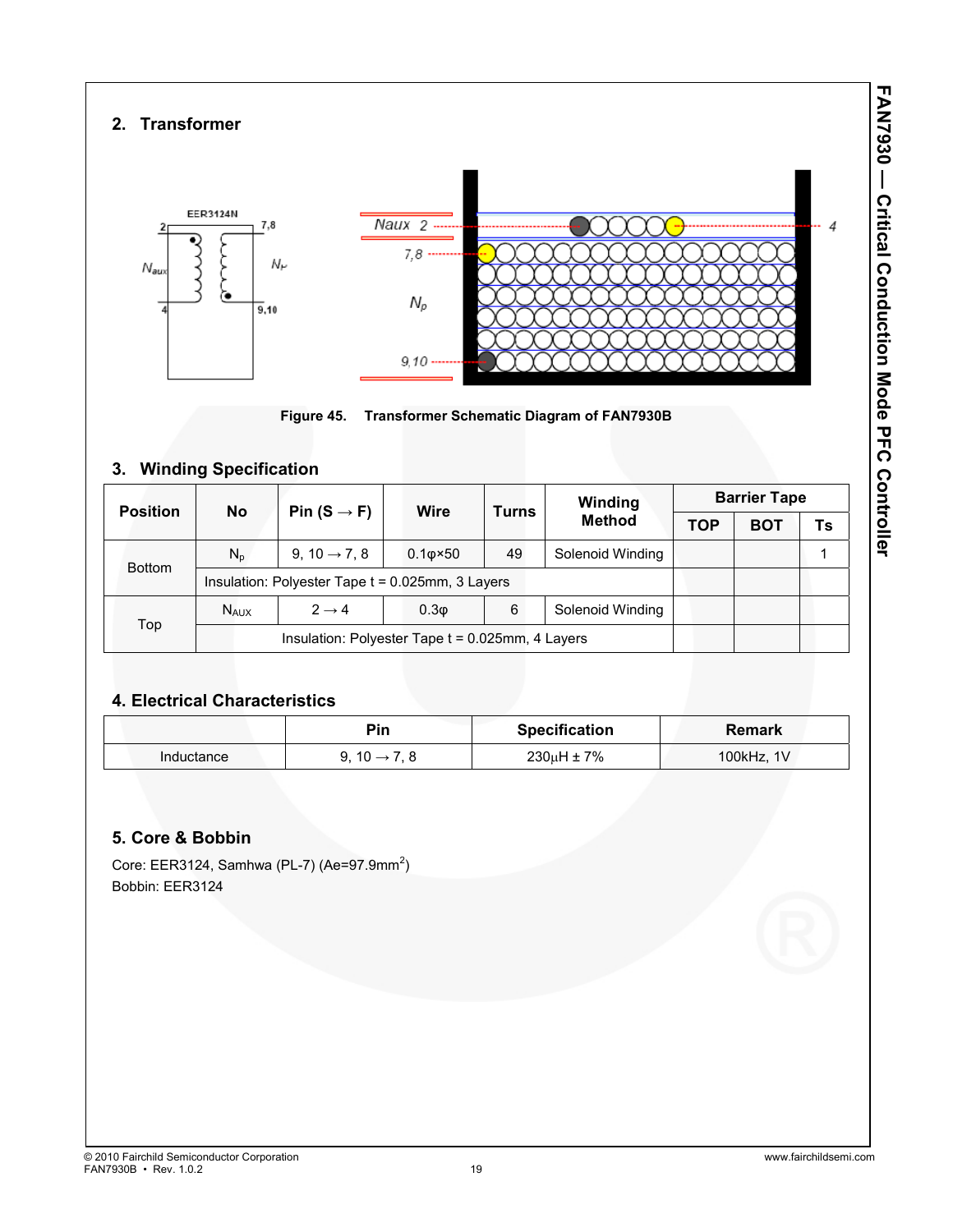| Part#                            | Value                    | <b>Note</b>                   | Part#               | Value           | <b>Note</b>                                                   |
|----------------------------------|--------------------------|-------------------------------|---------------------|-----------------|---------------------------------------------------------------|
| <b>Resister</b>                  |                          |                               | <b>Switch</b>       |                 |                                                               |
| R <sub>101</sub>                 | $1M\Omega$               | 1W                            | Q101                | FCPF20N60       | 20A, 600V, SuperFET                                           |
| R <sub>102</sub>                 | 330 k $\Omega$           | 1/2W                          | Diode               |                 |                                                               |
| R <sub>103</sub>                 | 10 $k\Omega$             | 1W                            | D101                | 1N4746          | 1W, 18V, Zener Diode                                          |
| R <sub>104</sub>                 | $30k\Omega$              | 1/4W                          | D <sub>102</sub>    | <b>UF4004</b>   | 1A, 400V Glass Passivated<br><b>High-Efficiency Rectifier</b> |
| R <sub>107</sub>                 | 10 $k\Omega$             | 1/4W                          | D <sub>103</sub>    | 1N4148          | 1A, 100V Small-Signal Diode                                   |
| R108                             | 4.7k $\Omega$            | 1/4W                          | D <sub>104</sub>    | 1N4148          | 1A, 100V Small-Signal Diode                                   |
| R <sub>109</sub>                 | $47k\Omega$              | 1/4W                          | D <sub>105</sub>    |                 | 8A, 600V, General-Purpose<br>Rectifier                        |
| R <sub>110</sub>                 | $10k\Omega$              | 1/4W                          | D <sub>106</sub>    |                 | 3A, 600V, General-Purpose<br>Rectifier                        |
| R <sub>111</sub>                 | $0.80k\Omega$            | 5W                            |                     |                 |                                                               |
| R112, 113,<br>114, 116, 117, 118 | $3.9k\Omega$             | 1/4W                          | IC <sub>101</sub>   | <b>FAN7930B</b> | <b>CRM PFC Controller</b>                                     |
| R115,119                         | $75k\Omega$              | 1/4W                          |                     |                 |                                                               |
| Capacitor                        |                          | <b>Fuse</b>                   |                     |                 |                                                               |
| C101                             | 220nF/275V <sub>AC</sub> | <b>Box Capacitor</b>          | <b>FS101</b>        | 5A/250V         |                                                               |
| C102                             | 680nF/275V <sub>AC</sub> | <b>Box Capacitor</b>          | <b>NTC</b>          |                 |                                                               |
| C <sub>103</sub>                 | 0.68µF/630V              | <b>Box Capacitor</b>          | <b>TH101</b>        | 5D-15           |                                                               |
| C104                             | 12nF/50V                 | Ceramic Capacitor             | <b>Bridge Diode</b> |                 |                                                               |
| C105                             | 100nF/50V                | SMD (1206)                    | <b>BD101</b>        |                 | 15A, 600V                                                     |
| C <sub>107</sub>                 | 33µF/50V                 | <b>Electrolytic Capacitor</b> | <b>Line Filter</b>  |                 |                                                               |
| C108                             | 220nF/50V                | Ceramic Capacitor             | LF101               | 23mH            |                                                               |
| C109                             | 47nF/50V                 | Ceramic Capacitor             |                     |                 | <b>Transformer</b>                                            |
| C110,116                         | 1nF/50V                  | Ceramic Capacitor             | T <sub>1</sub>      | <b>EER3124</b>  | Ae=97.9mm <sup>2</sup>                                        |
| C112                             | 47nF/50V                 | Ceramic Capacitor             |                     |                 | <b>ZNR</b>                                                    |
| C111                             | 220µF/450V               | <b>Electrolytic Capacitor</b> | <b>ZNR101</b>       | 10D471          |                                                               |
| C114                             | 2.2nF/450V               | <b>Box Capacitor</b>          |                     |                 |                                                               |
| C115                             | 2.2nF/450V               | <b>Box Capacitor</b>          |                     |                 |                                                               |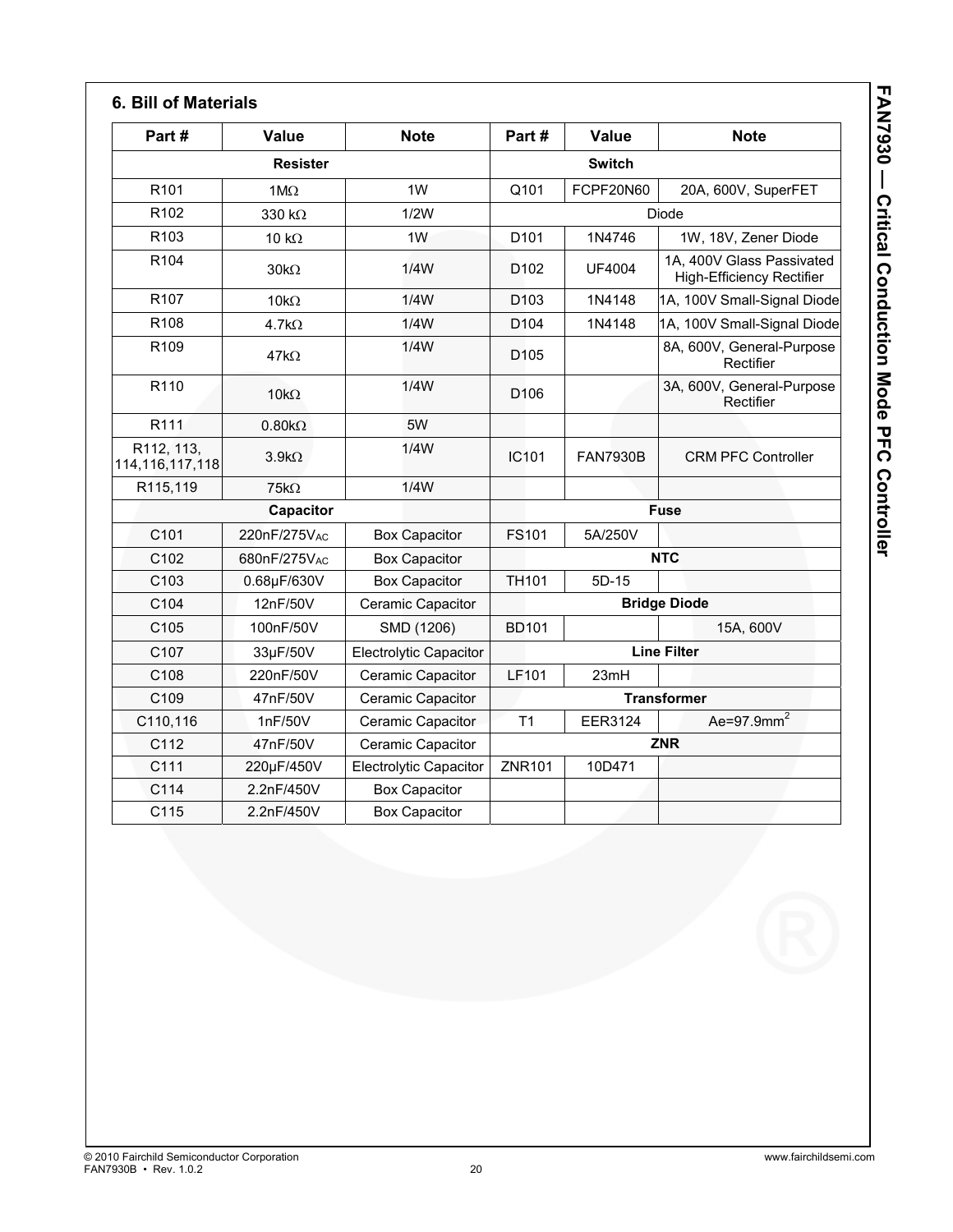



*Always visit Fairchild Semiconductor's online packaging area for the most recent package drawings: http://www.fairchildsemi.com/packaging/.*